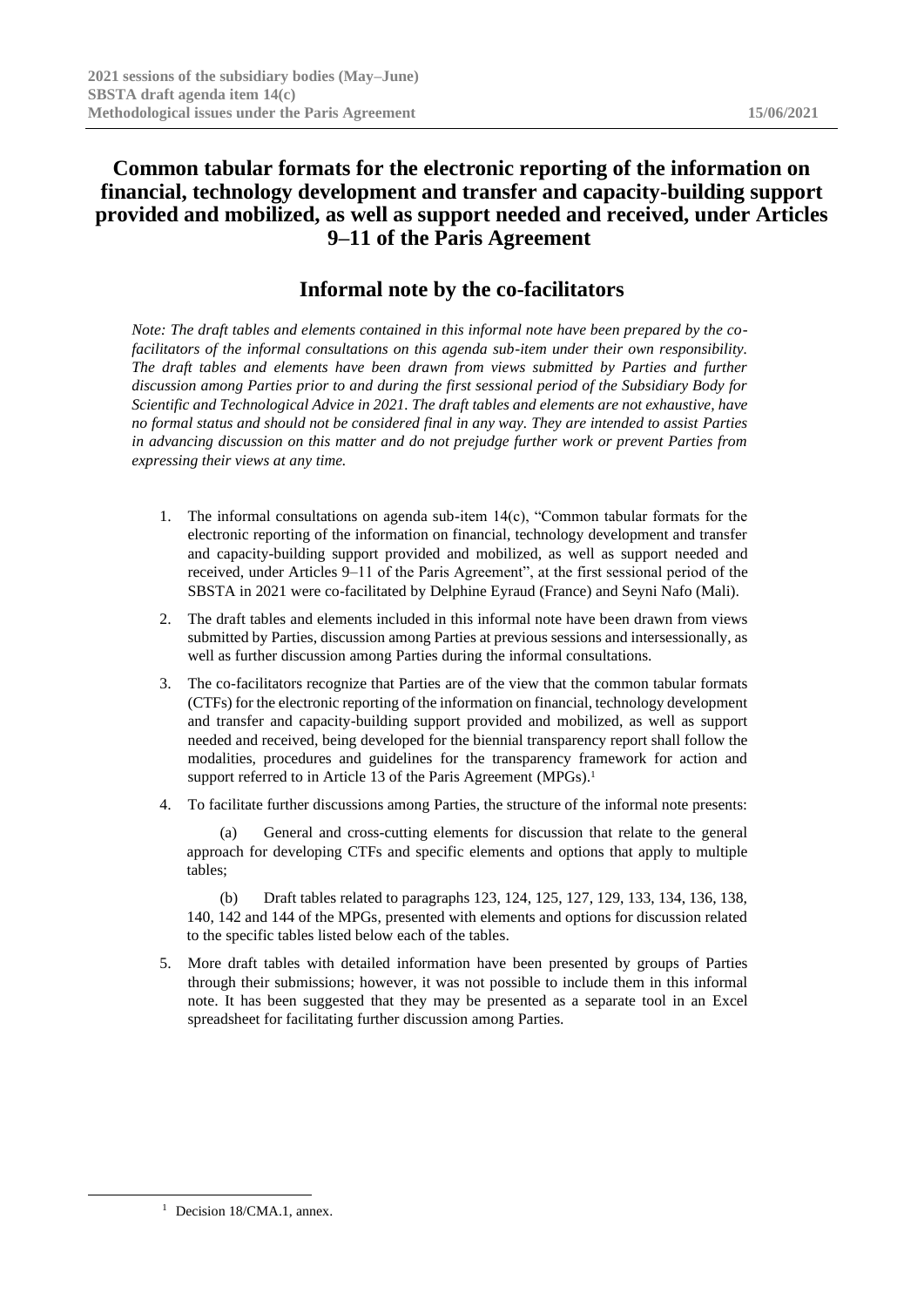# **General elements for discussion**

#### *Climate-specificity*

- Instruction in the BTR outline under information on support provided that states that climate finance amounts can only be inputted into the CTFs if the specific amount in whole or part has been allocated for the purpose of responding to climate change in line with the Convention and Paris Agreement. Projects that do not calculate climate-related results or indicators should not be reported.
- In relation to climate specificity, some Parties expressed concerns regarding the lack of a clear indubitable definition of Climate Finance and reiterated that Climate Finance has to be within the agreed definition under Article 4.3 of the UNFCCC Convention and Article 2 of the Paris Agreement in the context of enhancing the implementation of the Convention including its objective.
- Recognize the difficulties of developing country Parties in identifying "climate specific" finance support received through the multilateral channels, stemming from, among others, the lack of a common definition and accounting methodology for climate finance, which poses additional challenges to track progress on climate finance flows, and reflects the need to enhance the provision of technical and financial support for developing countries in tackling climate change.
- In line with the MPGs, reporting on underlying definitions, methodologies and assumptions including on climate-specificity will be included in the respective narrative section of the BTR.

### *Consistency across tables and compatibility with other systems*

- Seek consistent classifications across tables.
- Import standardized classifications for sector from other systems.
- Facilitate compatibility of information and automatic transfer from external databases.
- Design CTFs so that non-inclusion of information that is not applicable or available (where relevant) does not appear to be a deficiency in a Party's reporting:
	- o No deletion of columns or tables and use of notation keys;
	- $\circ$  Columns with no information, if information is not available, would not appear in the final table submitted.

#### *Use and purpose of footnotes*

- Use of footnotes for providing clarifying guidelines on inputs or qualifiers for CTF parameters.
- Allow for inclusion of custom footnotes.

#### *Use of documentation boxes*

Use of documentation box for the provision of information on underlying assumptions, definitions and methodologies used for reporting information related to parameters or reflect such information in the narrative reporting of the biennial transparency report.

#### *Cross-referencing of information across tables for technology development and transfer and capacity building (TT/CB)*

- Where information in CTFs on financial support provided, needed and received, indicated a contribution to technology development and transfer and capacity building objectives:
	- o Technology development and transfer and capacity building support CTFs should aim to provide information not captured and not duplicated in financial support tables;
	- o Facilitation of automatic population of information from the same parameters in financial support tables to TT/CB CTFs, where tick-box is selected Yes;
	- o Further, facilitation of automatic population of information from the same parameters in the CTF on financial support mobilized to TT/CB CTFs, where type of policy intervention selected includes technology development and transfer, capacity building or technical assistance.

#### *Summary tables*

- Summary tables are not referenced in the MPGs and therefore should not be part of the CTFs.
- Clarify the purpose of the summary tables before a possible inclusion.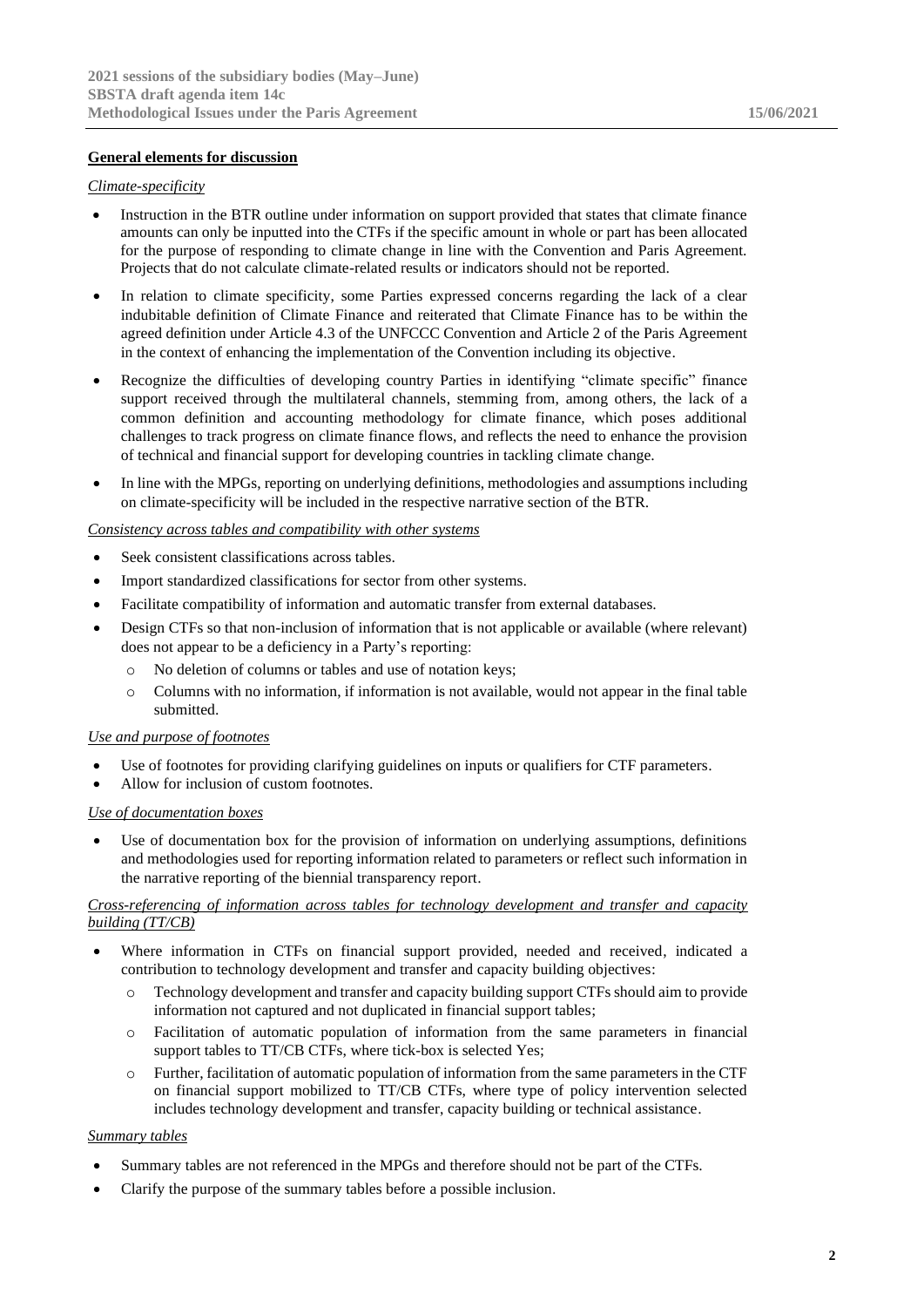- Summary tables should be automatically populated to reduce reporting burden and avoid double counting and take into account limitations to data availability for some areas of support and that not all support is quantifiable.
- Include information in summary table on financial support provided:
	- o On all years since 2011 to provide transparent information on progression;
	- o On auto-filled total amounts for type of support with grant equivalent and face values disaggregated by status (disbursed or committed) and financial instruments and sectors disaggregated by types of support, with additional subtotals of finance provided to SIDs and LDCs excluding and including international or regional activities, projects or programmes respectively.
- Include information in summary table on financial support needed:
	- Summary table should capture auto-filled total amounts for type of support disaggregated by financial instruments and sectors.
- Include information in summary table on financial support received:
	- o Should there be a summary table for support received, it is necessary to avoid aggregating different financial instruments;
	- o Summary table should capture auto-filled total amounts for type of support disaggregated by financial instruments and sectors.

# **Cross-cutting elements for discussion**

*Year*

- Year of reporting to be captured in table heading or within table.
- Information on whether calendar/fiscal year used are to be reported in the table, the heading of the table, documentation box or BTR chapter.
- If fiscal years are used, clarify whether only amounts disbursed and committed within biennium are reported or not.
- Clarify:
	- o Whether to report information in a given reporting year for only the tables on financial support provided and mobilized and information in the period since the last biennial transparency report for other tables;
	- o Also report information in a given reporting year for finance received;
	- o Also report information in a given reporting year for finance needed;
	- o Also report information in a given reporting year for all tables including on technology development and transfer and capacity-building support provided, needed and received.

### *Type of support*

• Provide the opportunity to disaggregate type of support 'cross-cutting' into mitigation and adaptation proportions if available by entering activity information and amount in another row (option 1); splitting into three sub-columns for mitigation, adaptation and cross-cutting with percentages applicable to each category entered in the table (option 2); or entering percentages only for activities marked as cross-cutting (option 3). Applicable to tables in paragraphs 123, 124, 125, 133, 134 of the MPGs.

| Option 1                                  | Option 2                                                                  | Option 3                                                                               |
|-------------------------------------------|---------------------------------------------------------------------------|----------------------------------------------------------------------------------------|
|                                           | Type of Support                                                           | If cross-cutting                                                                       |
| Type of<br>Support                        | Cross-<br><i>Mitigation</i><br>Adaptation<br>cutting                      | Type of<br>Percentage<br>Percentage<br>support<br>to<br>to<br>mitigation<br>adaptation |
| Adaptation<br>Mitigation<br>Cross-cutting | Percentage of amounts supporting<br>adaptation, mitigation, cross-cutting | Adaptation<br>Mitigation<br>Cross-<br>cutting                                          |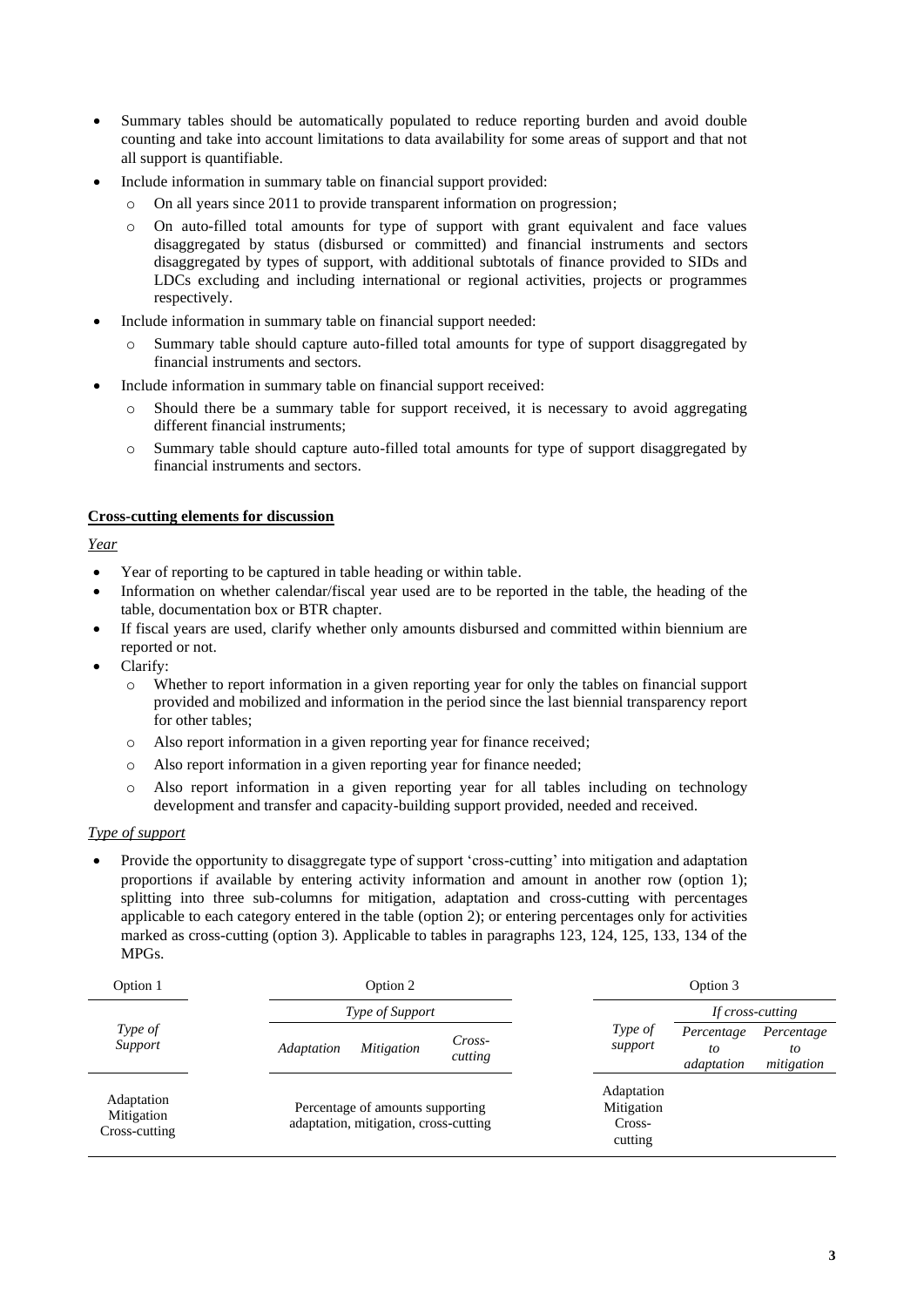- As a category under type of support:
	- o Whether to include fields for loss and damage and/or other or do not include specific fields for loss and damage;
	- o If specific fields are included, whether to include fields for loss and damage in all tables or only in tables on needs.

#### *(Expected) Use, impact estimated results*

• Report under one column (option 1) or split into three sub-columns (option 2), or in documentation box (option 3) or removed as it may be considered as duplicative information with tables on transparency of action (option 4). Applicable to tables in paragraphs 133, 134, 136, 138, 140, 142 and 144 of the MPGs.

| Option 1              | Option 2 |        |           |  |  |  |  |  |
|-----------------------|----------|--------|-----------|--|--|--|--|--|
| Expected use, impact  | Expected | Impact | Estimated |  |  |  |  |  |
| and estimated results | use      |        | results   |  |  |  |  |  |

- Whether or not to include the parameter use, impact and estimated results in CTFs on support provided and mobilised.
- Explore or do not explore the use of indicators for reporting under this parameter.

*Amounts (grant equivalent, climate-specific)*

• If Parties choose to report amounts, on a voluntary basis, in grant equivalent values, to be presented in additional columns alongside face value (option 1), or to provide such information in the additional information parameter (option 2). Design of CTFs will need to consider that several financial instruments do not have grant-equivalent metrics.

|                      | Option 1   |                      |            |                      | Option 2   |                 |
|----------------------|------------|----------------------|------------|----------------------|------------|-----------------|
|                      | Amount     |                      |            | Amount               |            |                 |
| Face value           |            | Grant-equivalent     |            |                      |            | Additional      |
| Domestic<br>currency | <b>USD</b> | Domestic<br>currency | <b>USD</b> | Domestic<br>currency | <b>USD</b> | <br>information |
|                      |            |                      |            |                      |            |                 |

- Whether parameters for amounts are labelled as 'climate-specific' in the CTF on financial support provided through bilateral, regional or other channels, or labelled in all the tables with amount parameters or in none of the tables.
- Presenting amounts disaggregated by financial instruments or do not.
- Splitting parameter with a column for description of climate-specific amount and/or percentage share of amount or parameters for total value of project, programme, activity or other, the total amount provided through the channel, the climate-specific amount, and the grant-equivalent.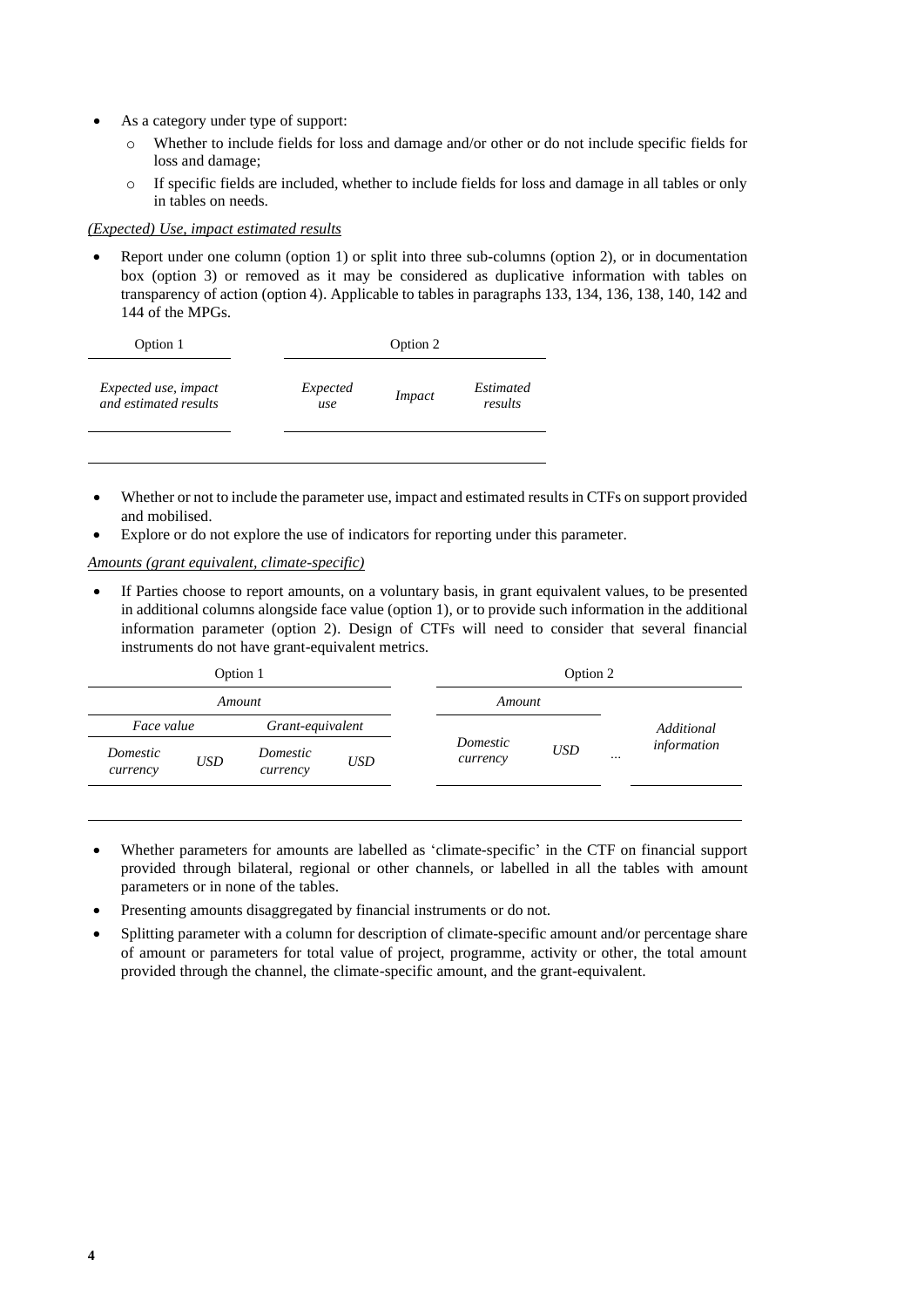# Paragraph 123 of MPGs

### **Information on financial support provided under Article 9 of the Paris Agreement in year 2XXX-3: Bilateral, regional and other channels**

| Recipient<br>country<br>or region | Title of the<br>project<br>programme,<br><i>activity or</i><br>other | Amount               |                    | <b>Status</b>          | Channel                                                            | Funding<br>source                       | Financial<br>instrument                                                                                                 | Type of support                                                              | Sector                                                                                                                           | $Sub-$<br>sector | Contribution<br>to capacity<br>building<br>objectives | Contribution to technology<br>development and transfer<br>objectives | Additional<br>information |
|-----------------------------------|----------------------------------------------------------------------|----------------------|--------------------|------------------------|--------------------------------------------------------------------|-----------------------------------------|-------------------------------------------------------------------------------------------------------------------------|------------------------------------------------------------------------------|----------------------------------------------------------------------------------------------------------------------------------|------------------|-------------------------------------------------------|----------------------------------------------------------------------|---------------------------|
|                                   |                                                                      | Domestic<br>currency | $\boldsymbol{USD}$ |                        |                                                                    |                                         |                                                                                                                         | Adaptation Mitigation Cross-<br>cutting                                      |                                                                                                                                  |                  |                                                       |                                                                      |                           |
|                                   |                                                                      |                      |                    | Disbursed<br>Committed | Bilateral<br>Regional<br>Multi-<br>bilateral<br>Other<br>(specify) | <b>ODA</b><br>OOF<br>Other<br>(specify) | Grant<br>Concessional<br>loan<br>Non-<br>concessional<br>loan<br>Equity<br>Guarantee<br>Insurance<br>Other<br>(specify) | Percentage of amounts<br>supporting adaptation,<br>mitigation, cross-cutting | Energy<br>Transport<br>Industry<br>Agriculture<br>Forestry<br>Water and<br>sanitation<br>Cross-<br>cutting<br>Other<br>(specify) |                  | Yes<br>N <sub>0</sub><br>(tick box)                   | Yes<br>No<br>(tick box)                                              |                           |

*Abbreviations:* ODA = official development assistance, OOF = other official flows; USD = United States dollars.

#### *Footnotes*

*… Custom footnotes*

#### **Elements for discussion**

*Options or suggestions related to parameters from the MPGs*

- **Recipient information:** 
	- $\circ$  Split into two parameters Recipient region, country, global and, Title of the project, programme, activity or other or not.
- **Amount**
	- o Include field for exchange rate.
- **Status:**
	- o Individual total amount rows for disbursed and committed figures.
- **Channel:**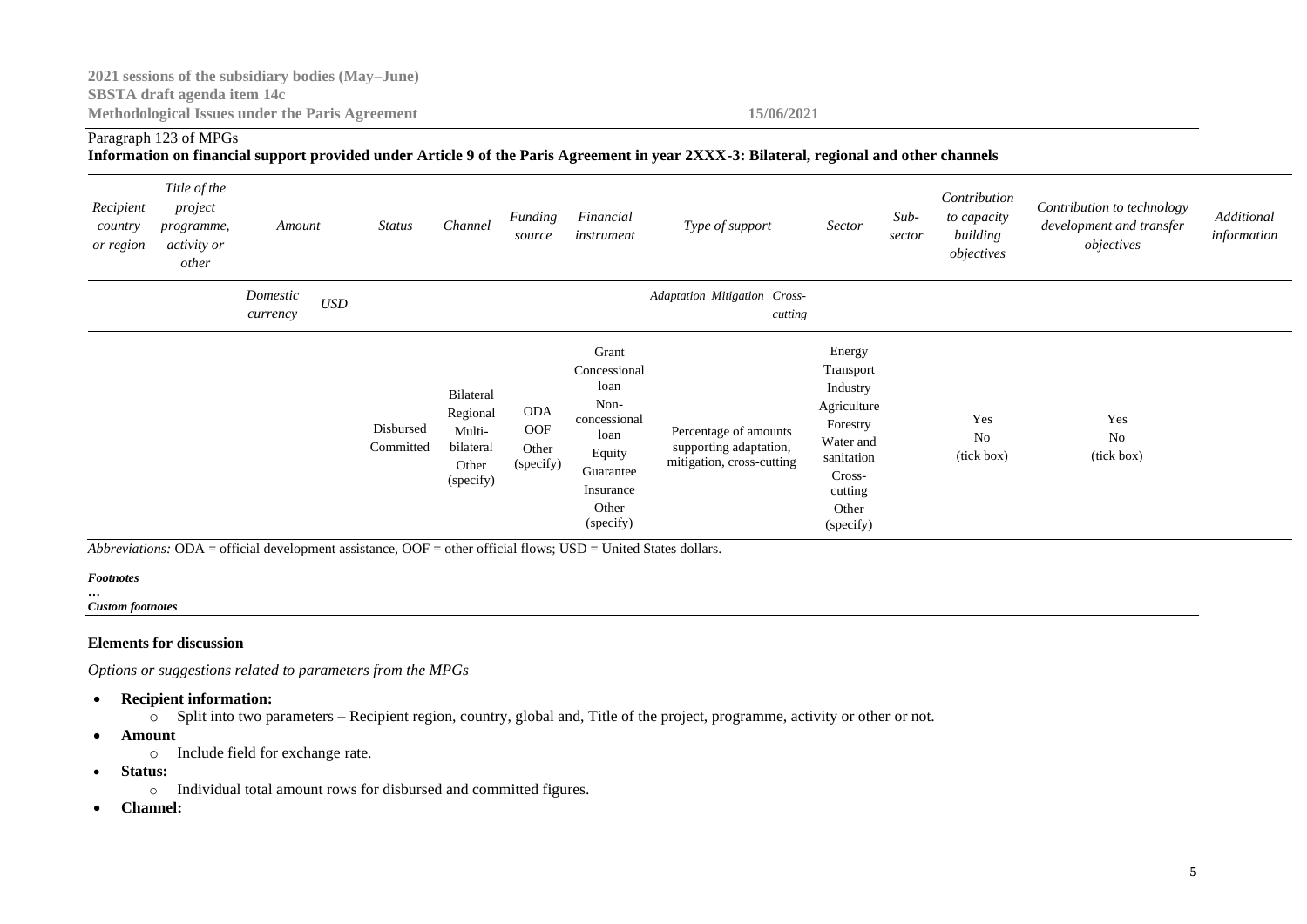- o Clarify what is meant by multi-bilateral option and should it be available only in bilateral or multilateral channels CTF or in both. If available in both CTF tables, double counting should be avoided.
- **Sector:**
	- o Use sector classification system, with purpose codes and names, in OECD DAC Common Reporting System.
- **Contribution to capacity building (CB) and technology development and transfer (TT) objectives:**
	- o Include separate field for capacity-building support under Article 13.

#### *Suggestions for inserting parameters*

- Insert parameter "Use, impact and estimated results".
- Insert parameters on "Type of public intervention used", and "Amount mobilized", as an alternate option to reporting information under paragraph 125 of the MPGs on amount mobilised through public interventions.
- Insert parameter "Alignment with long-term goals of the Paris Agreement".
- Insert parameter "Extent to which financial resources are new and additional".
- Insert parameter on ways in which support provided effectively addresses the needs and priorities of developing country Parties for the implementation of the Paris Agreement.

# *Suggestions for footnotes*

- Additional details on the underlying assumptions, definitions, and methodologies related to reporting elements contained in this table are reported in biennial transparency report in accordance with paragraph [121] [other relevant paragraphs]
- *Year*: Parties shall fill in a separate table for each year, namely  $20XX-3$  and  $20XX-2$ , where  $20XX$  is the reporting year.
- *Year*: Where Parties report support as a fiscal year, they shall elaborate on the start and end date of the fiscal year. Parties cannot report disbursements made within a fiscal year that goes beyond the agreed reporting period scope for the biennial transparency report;
- *Recipient region or country*: Insert footnote that Parties should report to the extent possible, on the recipient region or country. Where Parties report on the recipient as a 'region', they should endeavour to disaggregate which countries within the region are benefitting from the support or report percentage share to each country;
- *Recipient country or region*: Insert footnote clarifying that region should be reported when data at country level is not available;
- *Title of project, programme, activity or other*: Insert footnote that where Parties report the title of support in the form of 'other', they shall specify what 'other' is;
- *Amount*: Insert footnote that if the resources used to mobilize support is channelled regionally, Parties should disaggregate its contribution to the overall resource to avoid double counting in this regard;
- *Amount*: Insert footnote clarifying that the reporting of grant equivalency is voluntary;
- *Status*: Parties should explain, in their biennial transparency reports, the methodologies used to specify the funds as disbursed and committed. Parties will provide the information for as many status categories as appropriate in the following order of priority: disbursed and committed.
- *Type of Support, Cross-cutting*: This refers to funding for activities that are cross-cutting across mitigation and adaptation.
- *Type of Support, Cross-cutting*: Parties should endeavour to disaggregate the amount for cross cutting activities into respective amounts for adaptation and mitigation;
- *Sub-sector*: Insert footnote, as applicable:
- *Additional information*: Parties shall report, as available, on project/programme details, implementing agency and, to the extent possible, link to relevant project/programme documentation;
- *Additional information*: Insert footnote, as available;
- *Contribution to capacity building and technology development and transfer objectives*: insert footnote, as available.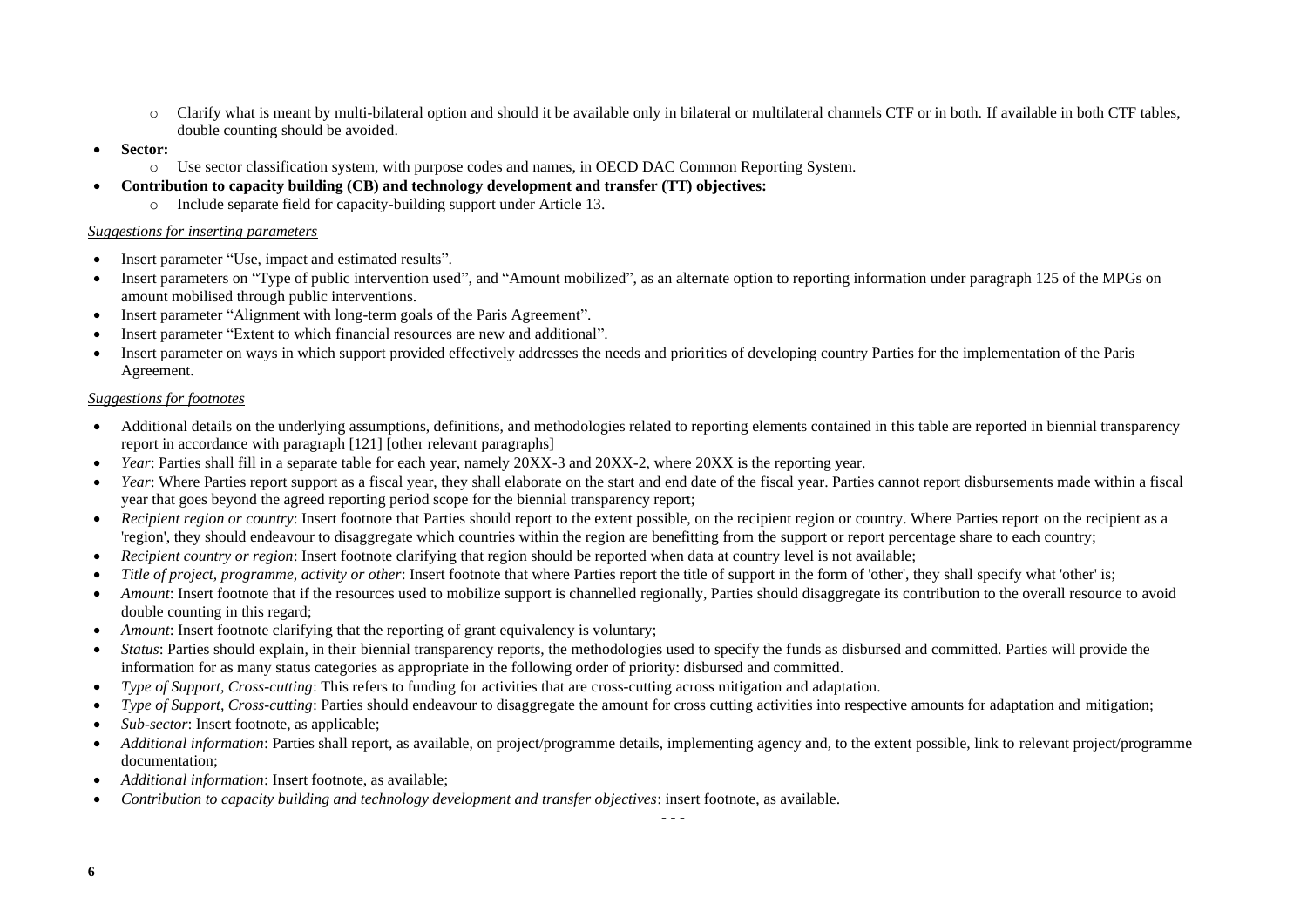# Paragraph 124 of MPGs **Information on financial support provided under Article 9 of the Paris Agreement in year 2XXX-3 a : Multilateral channels**

|                                                                 |                                                     | Amount                                              |                                    |           | Title of the              |                        |              |                     |                              | Type of support  |                        |                |                                     |                  | Contrib-                         | Contrib-<br>ution to               |
|-----------------------------------------------------------------|-----------------------------------------------------|-----------------------------------------------------|------------------------------------|-----------|---------------------------|------------------------|--------------|---------------------|------------------------------|------------------|------------------------|----------------|-------------------------------------|------------------|----------------------------------|------------------------------------|
|                                                                 |                                                     | <b>Inflows</b>                                      | <b>Outflows</b>                    |           | project,                  |                        |              | Funding             | Financial                    |                  |                        |                |                                     | $Sub-$<br>sector | ution to<br>capacity<br>building | technology                         |
| <b>Institution</b>                                              | Core/general                                        | Climate-specific                                    | Climate-specific                   | Recipient | programme,<br>activity or | <b>Status</b>          | Channel      | source              | instrument                   |                  | Miti-                  | Cross-         | <b>Sector</b>                       |                  |                                  | develop-                           |
|                                                                 | Domestic<br>$\ensuremath{\mathit{USD}}$<br>currency | Domestic<br>$\ensuremath{\mathit{USD}}$<br>Currency | Domestic<br><b>USD</b><br>currency |           | other                     |                        |              |                     |                              | Adapt-<br>tation |                        | gation cutting |                                     |                  | objectives                       | ment and<br>transfer<br>objectives |
| Global Environment Facility                                     |                                                     |                                                     |                                    |           |                           |                        |              |                     |                              |                  |                        |                |                                     |                  |                                  |                                    |
| <b>Least Developed Country</b><br>Fund                          |                                                     |                                                     |                                    |           |                           |                        |              |                     |                              |                  |                        |                |                                     |                  |                                  |                                    |
| <b>Special Climate Change</b><br>Fund                           |                                                     |                                                     |                                    |           |                           |                        |              |                     |                              |                  |                        |                |                                     |                  |                                  |                                    |
| <b>Adaptation Fund</b>                                          |                                                     |                                                     |                                    |           |                           |                        |              |                     |                              |                  |                        |                |                                     |                  |                                  |                                    |
| Green Climate Fund                                              |                                                     |                                                     |                                    |           |                           |                        |              |                     |                              |                  |                        |                |                                     |                  |                                  |                                    |
| <b>UNFCCC Trust Fund for</b><br><b>Supplementary Activities</b> |                                                     |                                                     |                                    |           |                           |                        |              |                     | Grant<br>Concessional        |                  |                        |                | Energy<br>Transport                 |                  |                                  |                                    |
| World Bank                                                      |                                                     |                                                     |                                    |           |                           |                        |              |                     | loan                         |                  |                        |                | Industry                            |                  |                                  |                                    |
| <b>International Finance</b>                                    |                                                     |                                                     |                                    | Country   |                           |                        | Multilateral | <b>ODA</b>          | Non-                         |                  | Percentage of amounts  |                | Agriculture<br>Forestry             |                  | Yes                              | Yes                                |
| Corporation<br>African Development Bank                         |                                                     |                                                     |                                    | Region    |                           | Disbursed<br>Committed | Multi-       | <b>OOF</b><br>Other | concessional<br>loan         |                  | supporting adaptation, |                | mitigation, cross-cutting Water and |                  | No                               | No                                 |
| <b>Asian Development Bank</b>                                   |                                                     |                                                     |                                    | Global    |                           |                        | bilateral    | (specify)           | Equity                       |                  |                        |                | sanitation                          |                  | (tick box)                       | (tick box)                         |
| European Bank for<br>Reconstruction and                         |                                                     |                                                     |                                    |           |                           |                        |              |                     | Guarantee                    |                  |                        |                | Cross-<br>cutting                   |                  |                                  |                                    |
| Development                                                     |                                                     |                                                     |                                    |           |                           |                        |              |                     | Insurance<br>Other (specify) |                  |                        |                | Other                               |                  |                                  |                                    |
| Inter-American<br>Development Bank                              |                                                     |                                                     |                                    |           |                           |                        |              |                     |                              |                  |                        |                | (specify)                           |                  |                                  |                                    |
| <b>United Nations</b>                                           |                                                     |                                                     |                                    |           |                           |                        |              |                     |                              |                  |                        |                |                                     |                  |                                  |                                    |
| Development Programme<br><b>United Nations</b>                  |                                                     |                                                     |                                    |           |                           |                        |              |                     |                              |                  |                        |                |                                     |                  |                                  |                                    |
| <b>Environment Programme</b>                                    |                                                     |                                                     |                                    |           |                           |                        |              |                     |                              |                  |                        |                |                                     |                  |                                  |                                    |
| Other (specify)                                                 |                                                     |                                                     |                                    |           |                           |                        |              |                     |                              |                  |                        |                |                                     |                  |                                  |                                    |
|                                                                 |                                                     |                                                     |                                    |           |                           |                        |              |                     |                              |                  |                        |                |                                     |                  |                                  |                                    |

*Abbreviations:* ODA = official development assistance, OOF = other official flows, USD = United States dollars.

#### *Footnotes*

*… Custom footnotes*

### **Elements for discussion**

*Options or suggestions related to parameters from the MPGs*

• **Institution:**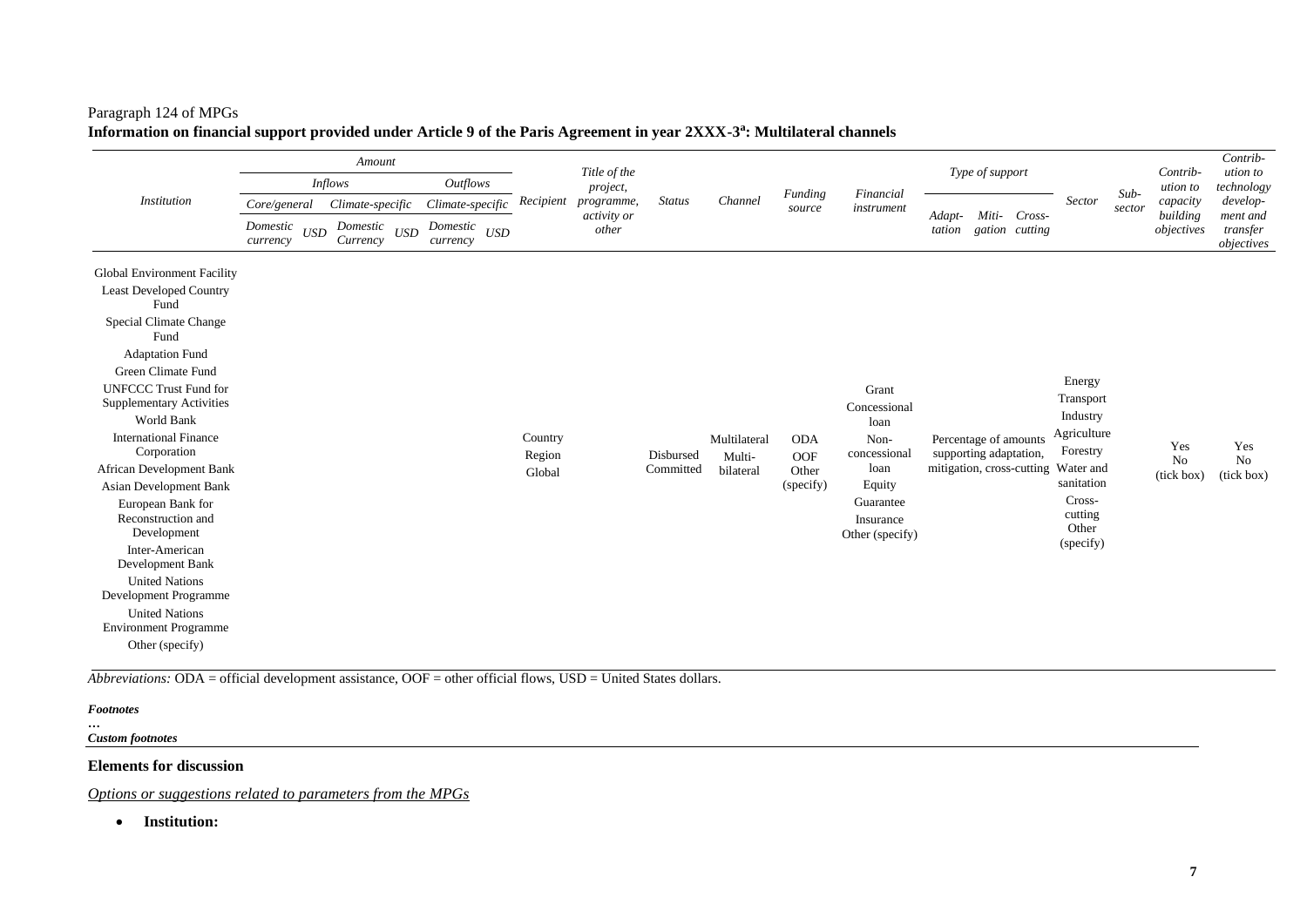- $\circ$  Option 1: Institutions should be pre-populated in the CTF under sub-headings of multilateral climate change funds, multilateral financial institutions, specialized UN bodies, as with current CTF Table 7a;
- o Option 2: Institutions should not be pre-populated in the table, but included as standardized options that Parties may select from to populate the table, along with an option to manually specify additional institutions;
- o Add Entities of the Technology Mechanism such as the Climate Technology Centre and Network and Capacity Building Initiative for Transparency under multilateral climate change funds; add Multilateral Fund for the Implementation of the Montreal Protocol and UNFCCC under Specialized United Nations bodies to either the pre-populated table under option 1 or the standardized list in option 2.

#### • **Amount:**

- o How to accommodate potential reporting on "core-general'' or "climate-specific'', as applicable;
- o Include field for exchange rate.

# • **Inflows/outflows:**

Further discussion needed on best way to reflect reporting on inflows/outflows and avoid double reporting:

- o Option 1: Inflows and/or outflows to be selected within parameter in one column;
- o Option 2: Inflows and/or outflows to be selected or ticked in separate columns;
- o Option 3: Amount parameter should reflect inflows and outflows separately;
- o Whether "both" should be listed as an option to reflect the "inflows and outflows" as per MPGs;
- o Design the table in such a way that aggregation of inflows and outflows is avoided;
- o Insert exchange rate sub-fields.
- **Recipient:** 
	- o Report on country, region, global, title of the project, programme, activity or other under one parameter;
	- o Split region, country, global and title of project, programme, activity or other.
- **Channel:** 
	- o Should multi-bilateral option be available only in bilateral or multilateral channels CTF or in both. If available in both CTFs tables, double counting should be avoided.
- **Contribution to capacity building (CB) and technology development and transfer (TT) objectives:** 
	- o Include separate field for capacity building support under Article 13.

# *Suggestions for inserting parameters*

- Insert parameter "Description of climate-specificity" and percentage share of amount.
- Insert parameter "Additional information".
- Insert parameter "Use, impact and estimated results".
- Insert parameter "Extent to which financial resources are new and additional".
- Insert parameter "Progression from previous BTR" and fields for percentage and qualitative information.
- Insert parameter "Alignment with long-term goals of the Paris Agreement".
- Insert parameter on ways in which support provided effectively addresses the needs and priorities of developing country Parties for the implementation of the Paris Agreement.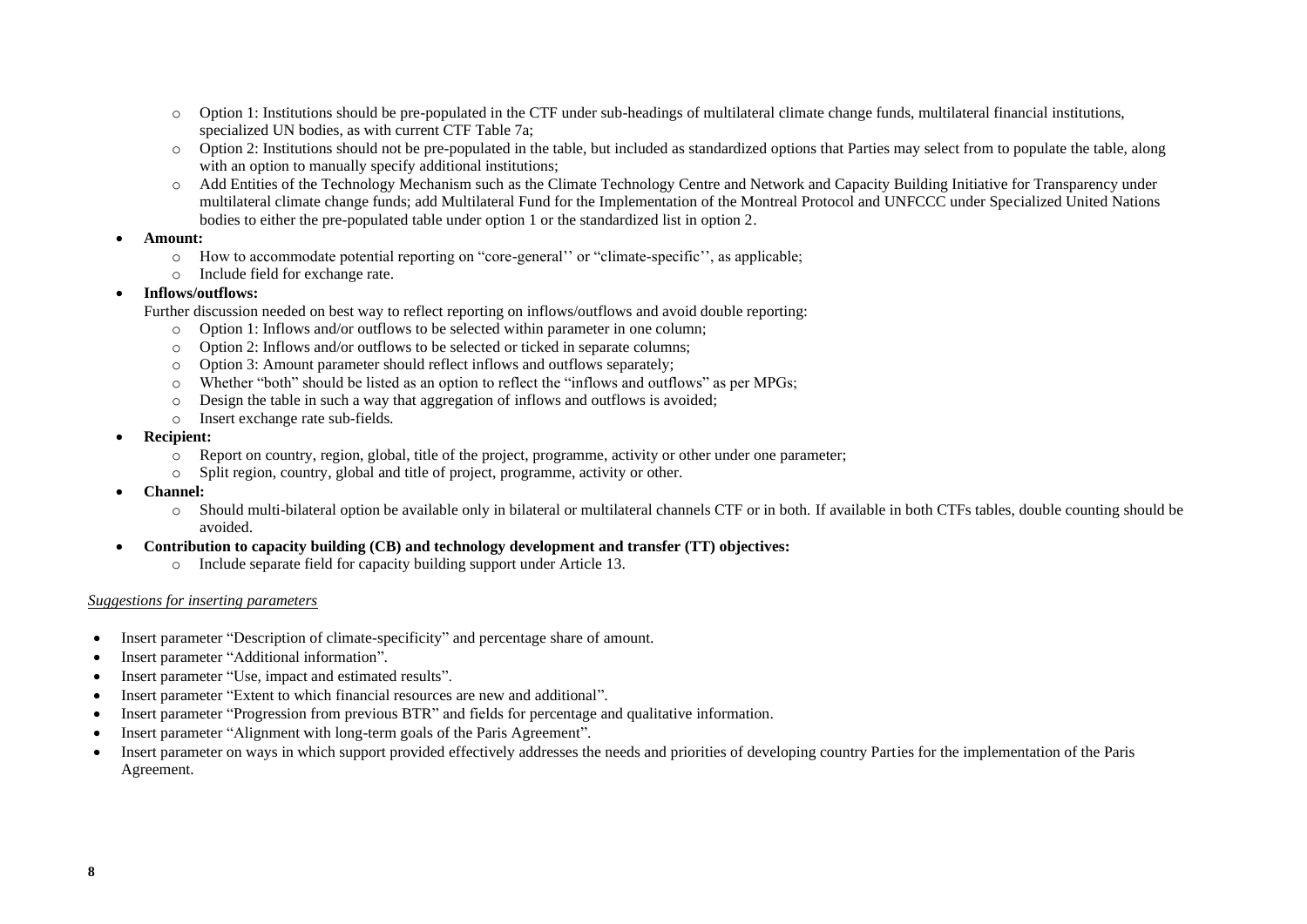# *Suggestions for footnotes*

- Additional details on the underlying assumptions, definitions, and methodologies related to reporting elements contained in this table are reported in biennial transparency report in accordance with paragraph [121] [other relevant paragraphs];
- *Year:* Parties shall fill in a separate table for each year, namely 20XX-3 and 20XX-2, where 20XX is the reporting year;
- *Year*: Where Parties report support as a fiscal year, they shall elaborate on the start and end date of the fiscal year. Parties cannot report disbursements made within a fiscal year that goes beyond the agreed reporting period scope for the biennial transparency report;
- *Amount, core general:* This refers to support to multilateral institutions that Parties cannot specify as being climate-specific;
- *Amount, climate-specific*: Parties should explain, in their biennial transparency reports, how they define funds as being climate-specific;
- *Amount, climate-specific*: Insert footnote, as applicable;
- *Inflows/Outflows*: Insert footnote, as applicable;
- *Recipient region or country*: insert footnote that Parties should report to the extent possible, on the recipient region or country. Where Parties report on the recipient as a 'region', they should endeavour to disaggregate which countries within the region are benefitting from the support;
- *Recipient country or region*: insert footnote, as applicable, as available;
- *Recipient country or region*: insert footnote explaining categories for country, region or global can be considered but that recipient countries should always be reported;
- *Title of project, programme, activity or other*: Insert footnote that where Parties report the title of support in the form of 'other', they shall specify what 'other' is;
- *Title of project, programme, activity or other*: insert footnote, as applicable, as available;
- *Status*: Parties should explain, in their biennial transparency reports, the methodologies used to specify the funds as disbursed and committed. Parties will provide the information for as many status categories as appropriate in the following order of priority: disbursed and committed;
- *Channel*: Insert footnote that Parties should explain, in their biennial transparency report, how they define multi-bilateral, and outline the process used to avoid double counting in this regard;
- *Type of Support*: Insert footnote, as available;
- *Type of Support, Cross-cutting*: This refers to funding for activities that are cross-cutting across mitigation and adaptation;
- *Type of Support, Cross-cutting*: Parties should endeavour to disaggregate the amount for cross cutting activities into respective amounts for adaptation and mitigation;
- *Sector*: Parties may select several applicable sectors. Parties may report sectoral distribution, as applicable, under ''other'';
- *Sector*: Insert footnote, as available:
- *Sub-sector*: Insert footnote, as available:
- Additional information: Parties shall report, as available, on project/programme details, implementing agency and, to the extent possible, link to relevant project/programme documentation;
- *Contribution to capacity building and technology development and transfer objectives*: insert footnote, as applicable, as available.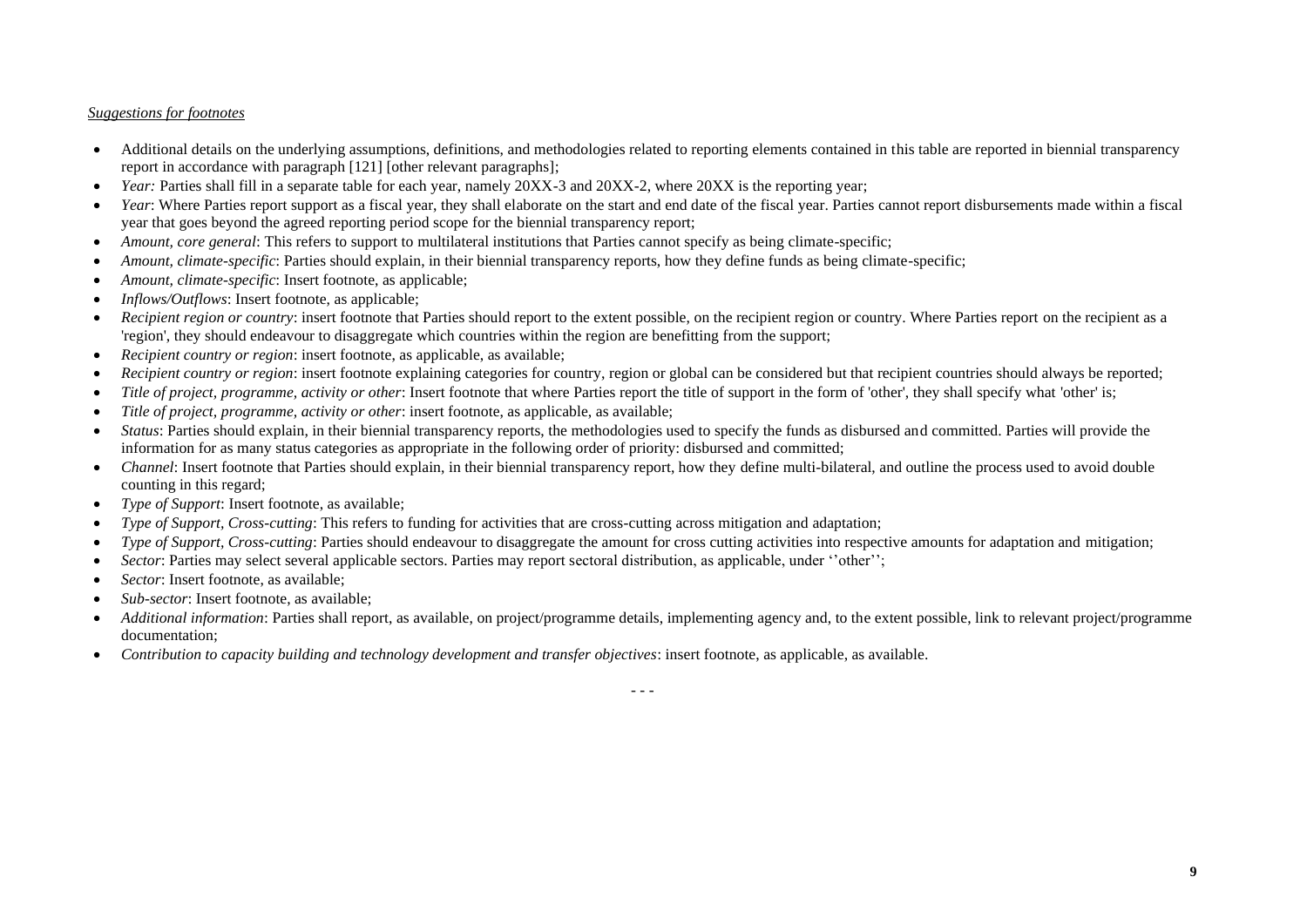#### Paragraph 125 of MPGs

| Title of the<br>project,<br>Recipient<br>programme,<br><i>activity or</i> |                                                    | Channel   | Amount<br>mobilized  |            | Amount of<br>resources used to<br>mobilize the<br>support |                    | Type of public intervention             |            | Type of Support                       |                   | Sector                           | $Sub-$<br>sector | Additional<br>information |
|---------------------------------------------------------------------------|----------------------------------------------------|-----------|----------------------|------------|-----------------------------------------------------------|--------------------|-----------------------------------------|------------|---------------------------------------|-------------------|----------------------------------|------------------|---------------------------|
|                                                                           | other                                              |           | Domestic<br>currency | <b>USD</b> | Domestic<br>currency                                      | $\boldsymbol{USD}$ |                                         | Adaptation | Mitigation                            | Cross-<br>cutting |                                  |                  |                           |
|                                                                           |                                                    |           |                      |            |                                                           |                    | Grant                                   |            |                                       |                   |                                  |                  |                           |
|                                                                           |                                                    |           |                      |            |                                                           |                    | Concessional loan                       |            |                                       |                   |                                  |                  |                           |
|                                                                           |                                                    |           |                      |            |                                                           |                    | Non-concessional loan                   |            |                                       |                   | Energy                           |                  |                           |
|                                                                           |                                                    |           |                      |            |                                                           |                    | Equity                                  |            |                                       |                   | Transport                        |                  |                           |
| Country                                                                   |                                                    | Bilateral |                      |            |                                                           |                    | Guarantee                               |            |                                       |                   | Industry                         |                  |                           |
| Region                                                                    |                                                    | Regional  |                      |            |                                                           |                    | Insurance                               |            | Percentage of amounts supporting      |                   | Agriculture                      |                  |                           |
| Global                                                                    |                                                    | Multilate |                      |            |                                                           |                    | Policy intervention                     |            | adaptation, mitigation, cross-cutting |                   | Forestry                         |                  |                           |
|                                                                           |                                                    | ral       |                      |            |                                                           |                    | Capacity building                       |            |                                       |                   | Water and sanitation             |                  |                           |
|                                                                           |                                                    |           |                      |            |                                                           |                    | Technology development and<br>transfer  |            |                                       |                   | Cross-cutting<br>Other (specify) |                  |                           |
|                                                                           |                                                    |           |                      |            |                                                           |                    | Technical assistance<br>Other (specify) |            |                                       |                   |                                  |                  |                           |
|                                                                           | <i>Abbreviations:</i> USD = United States dollars. |           |                      |            |                                                           |                    |                                         |            |                                       |                   |                                  |                  |                           |

**Information on financial support mobilized through public interventions under Article 9 of the Paris Agreement in 2XXX-3**

#### *Footnotes*

*…*

*Custom footnotes*

#### **Elements for discussion**

#### *Options or suggestions related to parameters from the MPGs*

- **Recipient:** 
	- $\overline{\circ}$  Report on recipient region and/or country, project, programme, activity or other in one parameter or separately region, country and title of project, programme, activity or other;
	- o The extraterritorial nature of developed country domestic public interventions extending to a developing country and whether private financial support mobilized should account for the domicile of the private actor.
- **Amount of support mobilized, and Amount of resources used to mobilize the support:** 
	- o Include field for exchange rate;
	- o Remove parameter on amount of resources used to mobilize support as this is reported in other tables;
	- o Use of commitment amounts and/or disbursed amounts.
- **Channel:**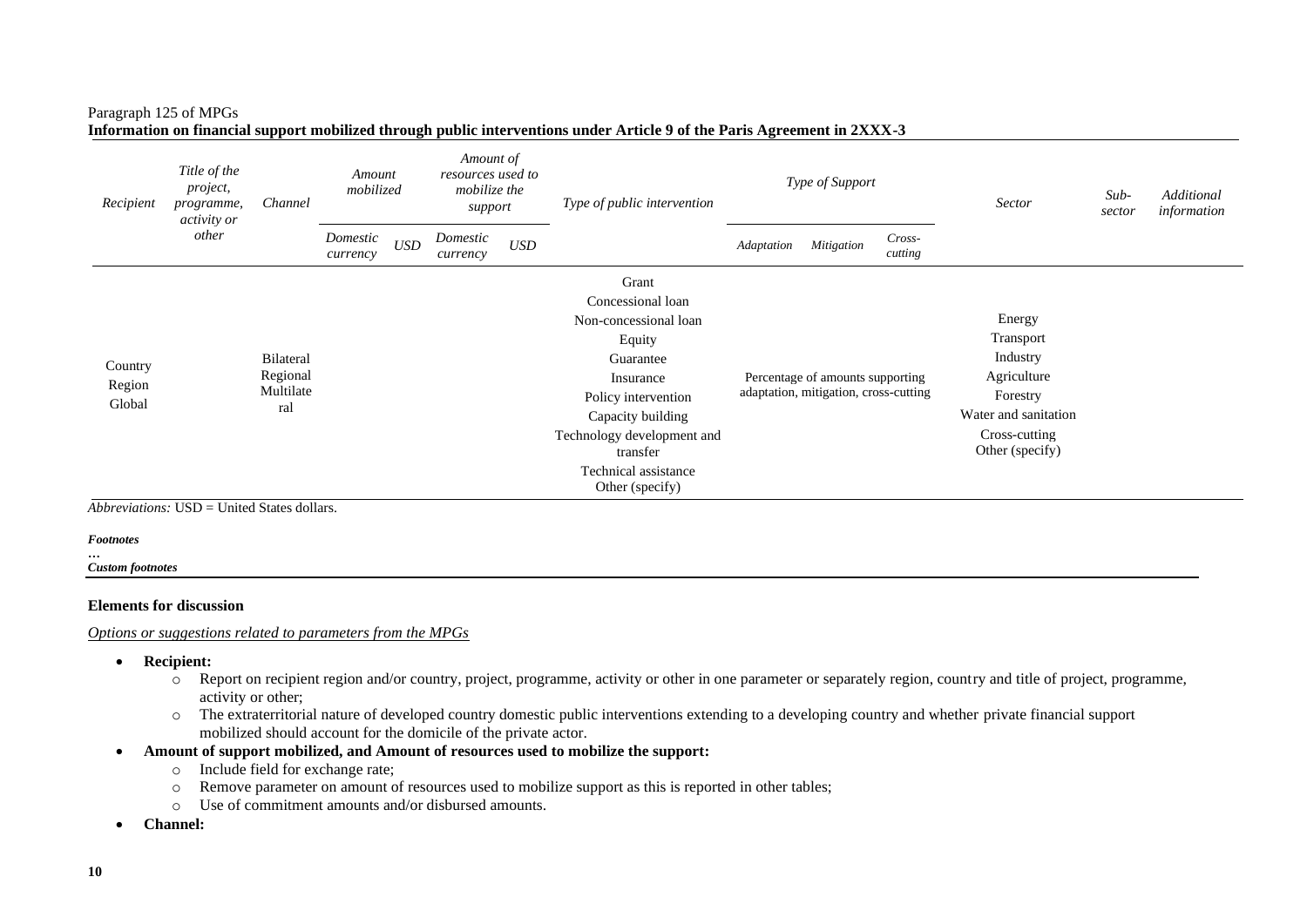- o Design implications for accommodating reporting on bilateral and multilateral mobilization by a Party.
- **Type of public intervention:**
	- o Standards and verification for establishing the causal link between financial support mobilized and the public intervention. The CTF can facilitate a convergent classification e.g. direct or indirect mobilisation.

# *Suggestions for inserting parameters*

- Insert parameter "Description of climate-specificity" and percentage share of amount;
- Insert parameter "Contribution to capacity building and technology development and transfer" and include separate field "Capacity building support under Article 13".
- Insert parameter "Extent to which financial resources are new and additional".
- Insert parameters "Type of public intervention used", and "Amount mobilized", in the table on support provided through bilateral, regional and other channels as an alternate option to reporting information under paragraph 125 of the MPGs on amount mobilised through public interventions, or provide an option to integrate information on type of public intervention used and amount mobilized in the CTF on support provided through bilateral, regional and other channels.
- Insert parameter "Alignment with long-term goals of the Paris Agreement".
- Insert parameter to cross-reference entries to support provided through bilateral, regional, or other, or multilateral channels.
- Insert parameter on ways in which support provided effectively addresses the needs and priorities of developing country Parties for the implementation of the Paris Agreement.

# *Suggestions for footnotes*

- Additional details on the underlying assumptions, definitions, and methodologies related to reporting elements contained in this table are reported in biennial transparency report in accordance with paragraph [121] [other relevant paragraphs];
- *Year*: Parties shall fill in a separate table for each year, namely 20XX-3 and 20XX-2, where 20XX is the reporting year;
- *Year*: Where Parties report support as a fiscal year, they shall elaborate on the start and end date of the fiscal year. Parties cannot report disbursements made within a fiscal year that goes beyond the agreed reporting period scope for the biennial transparency report;
- *Recipient region or country*: Insert footnote that Parties should report to the extent possible, on the recipient region or country. Where Parties report on the recipient as a 'region', they should endeavour to disaggregate which countries within the region are benefitting from the support or report percentage share to each country;
- *Amount of resources used to mobilize support*: Insert footnote that if the resources used to mobilize support is channelled regionally or multilaterally, Parties should disaggregate its contribution to the overall resource to avoid double counting in this regard;
- *Type of Support, Cross-cutting*: This refers to funding for activities that are cross-cutting across mitigation and adaptation;
- *Type of Support, Cross-cutting*: Parties should endeavour to disaggregate the amount for cross cutting activities into respective amounts for adaptation and mitigation;
- *Additional information*: Parties should provide any additional information, as available, on how private finance was assessed as mobilized through public intervention.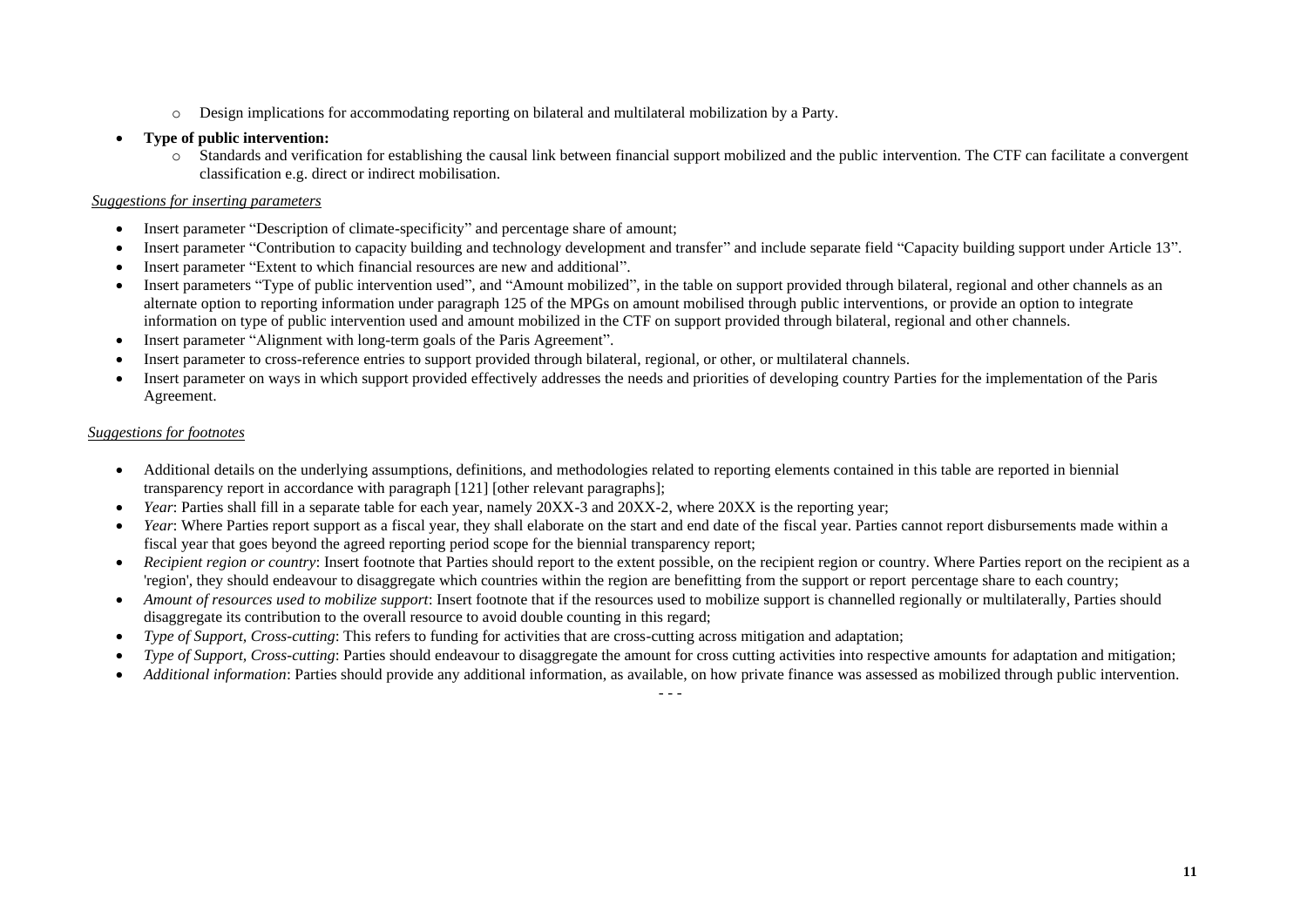#### Paragraph 127 of MPGs

| Title | <b>Recipient Entity</b> | Description and objectives | Type of<br>Support                            | Sector                                                                                                                    | Subsector | Type of technology | Status of measures<br>or activity | Activity undertaken<br>by                                       |
|-------|-------------------------|----------------------------|-----------------------------------------------|---------------------------------------------------------------------------------------------------------------------------|-----------|--------------------|-----------------------------------|-----------------------------------------------------------------|
|       |                         |                            | Mitigation<br>Adaptation<br>Cross-<br>cutting | Energy<br>Transport<br>Industry<br>Agriculture<br>Forestry<br>Water and<br>sanitation<br>Cross-cutting<br>Other (specify) |           |                    | Planned<br>Ongoing<br>Completed   | Public sector<br>Private sector<br>Public and Private<br>sector |

#### *Footnotes*

*… Custom footnotes*

#### **Elements for discussion**

*Options or suggestions related to parameters from the MPGs*

- **Type of technology:**
	- o Clarify whether to have standardised list of options.
- **Status of measure or activity:**
	- o Explore a standardized list for reporting on status of measure or activity such as planned, ongoing, completed or implemented, planned.

#### *Suggestions for inserting parameters*

- Insert parameter "Recipient country/region" or clarify that recipient entity includes country or region information.
- Insert parameter "Project/programme".
- Insert parameter "Additional information.
- Insert parameter "Description of climate-specificity of support".
- Insert parameter "Alignment with long-term goals of the Paris Agreement".
- Insert parameter on ways in which support provided effectively addresses the needs and priorities of developing country Parties for the implementation of the Paris Agreement.

#### *Suggestions for footnotes*

• Additional details on the underlying assumptions, definitions, and methodologies related to reporting elements contained in this table are reported in biennial transparency report in accordance with paragraph [121] [other relevant paragraphs];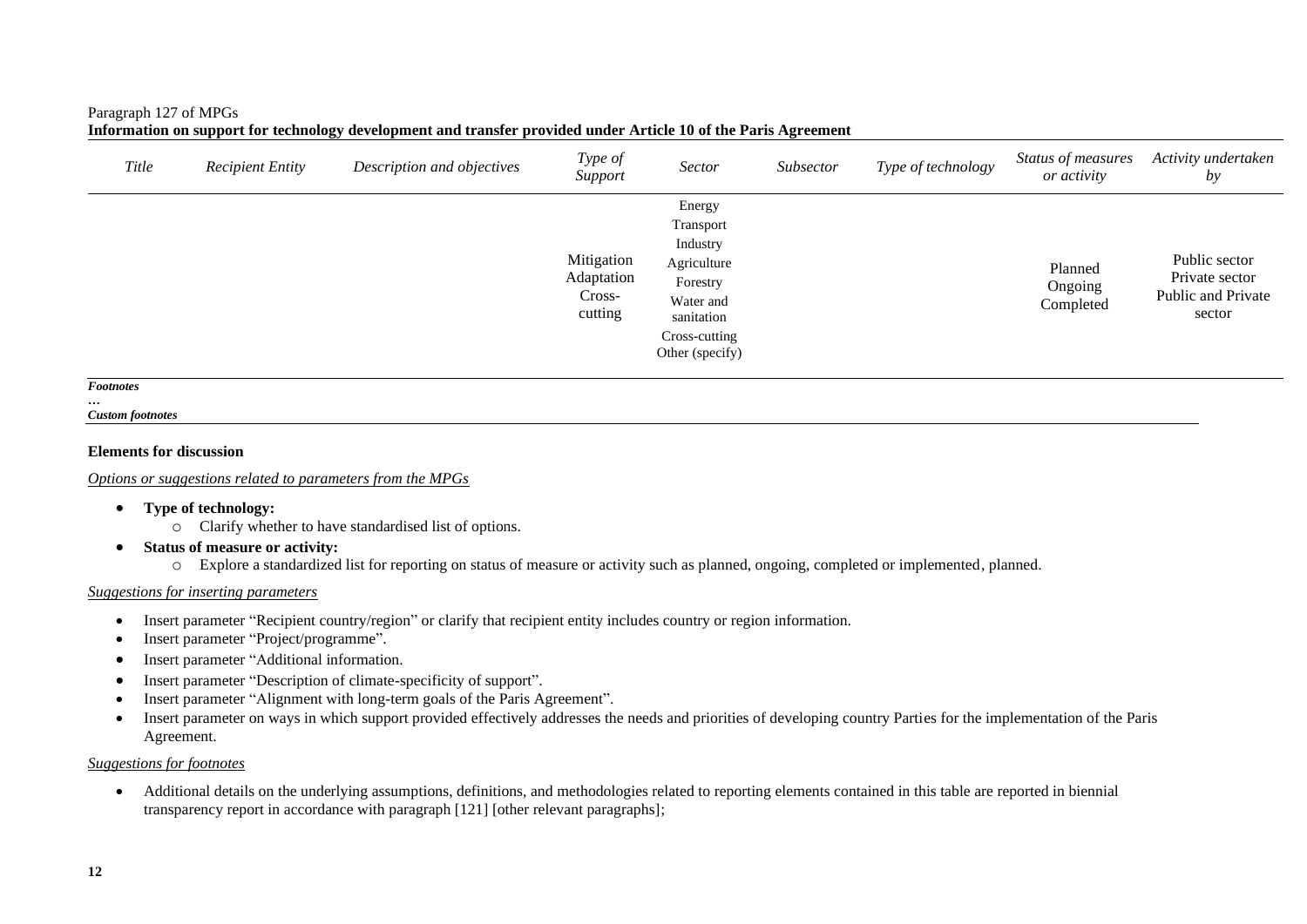- *Year (if added)*: Parties shall fill in a separate table for each year, namely 20XX-3 and 20XX-2, where 20XX is the reporting year. Where Parties report support as a fiscal year, they shall elaborate on the start and end date of the fiscal year. Parties cannot report disbursements made within a fiscal year that goes beyond the agreed reporting period scope for the biennial transparency report;
- *Type of Support, Cross-cutting*: This refers to funding for activities that are cross-cutting across mitigation and adaptation;
- *Type of technology*: Insert a footnote providing examples on the type of technology which can be reported;
- *Status of measure or activity*: Insert footnote recommending that details on the implementation progress of the measure or activity is provided.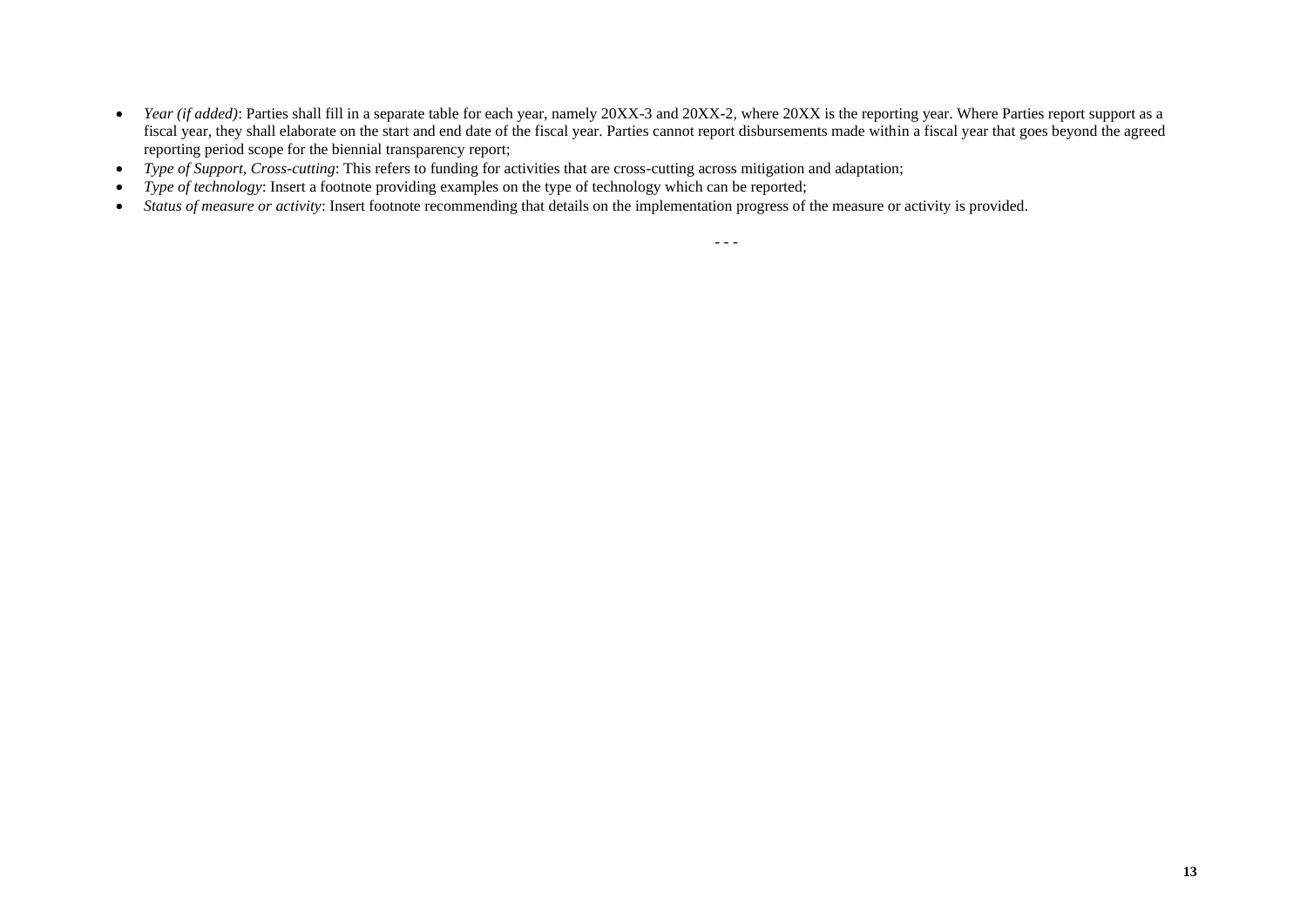#### Paragraph 129 of MPGs

|                  |                         | Thrormation on capacity-bunding support provided under Article 11 of the Faris Agreement |                                           |                                 |  |
|------------------|-------------------------|------------------------------------------------------------------------------------------|-------------------------------------------|---------------------------------|--|
| Title            | <b>Recipient Entity</b> | Description and objectives                                                               | Type of Support                           | Status of measure or activity   |  |
|                  |                         |                                                                                          | Adaptation<br>Mitigation<br>Cross-cutting | Planned<br>Ongoing<br>Completed |  |
| <b>Footnotes</b> |                         |                                                                                          |                                           |                                 |  |

### Information on capacity-building support provided under Article 11 of the Paris Agreement

#### *… Custom footnotes*

#### **Elements for discussion**

#### *Options or suggestions related to parameters from the MPGs*

- **Status of measure or activity:**
	- o Explore a standardized list for reporting on status of measure or activity such as planned, ongoing, completed or implemented, planned.

#### *Suggestions for inserting parameters*

- Insert parameter "Recipient country/region" or clarify that recipient entity include country or region information.
- Insert parameter "Project/programme".
- Insert parameter "Additional information".
- Insert parameter "Description of climate-specificity of support".
- Insert parameter "Alignment with long-term goals of the Paris Agreement".
- Insert parameter to cross-reference entries to support provided through bilateral, regional, or other, or multilateral channels.
- Insert parameter on ways in which support provided effectively addresses the needs and priorities of developing country Parties for the implementation of the Paris Agreement.

#### *Suggestions for footnotes*

- Additional details on the underlying assumptions, definitions, and methodologies related to reporting elements contained in this table are reported in biennial transparency report in accordance with paragraph [121] [other relevant paragraphs];
- Year (if added): Parties shall fill in a separate table for each year, namely 20XX-3 and 20XX-2, where 20XX is the reporting year. Where Parties report support as a fiscal year, they shall elaborate on the start and end date of the fiscal year. Parties cannot report disbursements made within a fiscal year that goes beyond the agreed reporting period scope for the biennial transparency report;
- *Type of Support, Cross-cutting*: This refers to funding for activities that are cross-cutting across mitigation and adaptation;
- *Status of measure or activity*: Insert footnote recommending that details on the implementation progress of the measure or activity is provided.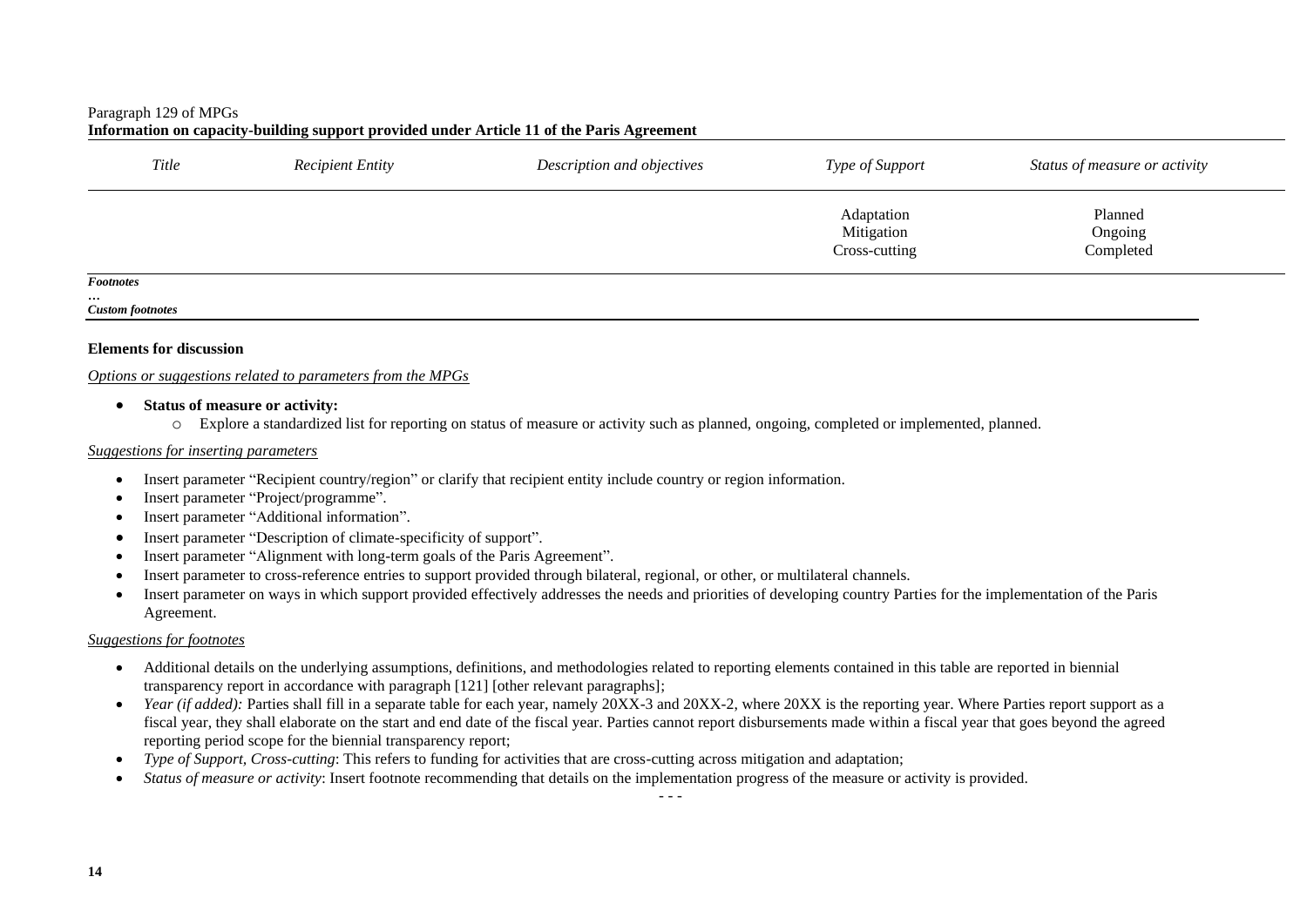# Paragraph 133 of MPGs

|                                                                                                                                                      | $Sub-$ | Title of<br>activity,               | Programme/             | <b>Estimated amount</b> |            |           | Expected<br>Expected                                                                                       |                 | Type of support                                                              |                   | Contribution to<br>technology             | Contributi<br>on to<br>capacity     | Whether the<br><i>activity is</i>                   | Expected<br>use, impact     |
|------------------------------------------------------------------------------------------------------------------------------------------------------|--------|-------------------------------------|------------------------|-------------------------|------------|-----------|------------------------------------------------------------------------------------------------------------|-----------------|------------------------------------------------------------------------------|-------------------|-------------------------------------------|-------------------------------------|-----------------------------------------------------|-----------------------------|
| Sector                                                                                                                                               | sector | programme<br>or project<br>or other | project<br>description | Domestic<br>currency    | <b>USD</b> | timeframe | financial<br>instrument                                                                                    | Adapt-<br>ation | Mitig-<br>ation                                                              | Cross-<br>cutting | development and<br>transfer<br>objectives | building<br>objectives              | anchored in a<br>national strategy<br>and/or an NDC | and<br>estimated<br>results |
| Energy<br>Transport<br>Industry<br>Agriculture<br>Forestry<br>Water and<br>sanitation<br>Cross-<br>cutting<br>Other<br>(specify)<br><b>Footnotes</b> |        |                                     |                        |                         |            |           | Grant<br>Concessional<br>loan<br>Non-<br>concessional<br>loan<br>Equity<br>Guarantee<br>Other<br>(specify) |                 | Percentage of amounts<br>supporting adaptation,<br>mitigation, cross-cutting |                   | Yes<br>No<br>(tick box)                   | Yes<br>N <sub>o</sub><br>(tick box) | Yes<br>N <sub>o</sub><br>(tick box)                 |                             |
| $\cdots$<br><b>Custom Footnotes</b>                                                                                                                  |        |                                     |                        |                         |            |           |                                                                                                            |                 |                                                                              |                   |                                           |                                     |                                                     |                             |

#### **Information on financial support needed by developing country Parties under Article 9 of the Paris Agreement**

**Elements for discussion**

*Options or suggestions related to parameters from the MPGs*

- **Title of activity, programme or project:** 
	- o Add "or other" to parameter.
- **Activity anchored in the national strategy and/or NDC:** 
	- $\circ$  Use yes/no tick box in the table;
	- o Use tick box to indicate whether NDC or national strategy or both;
	- o Provide open field or insert guideline to specify relationship to NDC / national planning / policy in the table.

#### *Suggestions for inserting parameters*

- Insert parameter "Expected provider".
- Insert parameter "Additional information" or in documentation box.

#### *Suggestions for footnotes*

• Additional details on the underlying assumptions, definitions, and methodologies related to reporting elements contained in this table are reported in biennial transparency report in accordance with paragraph [121] [other relevant paragraphs].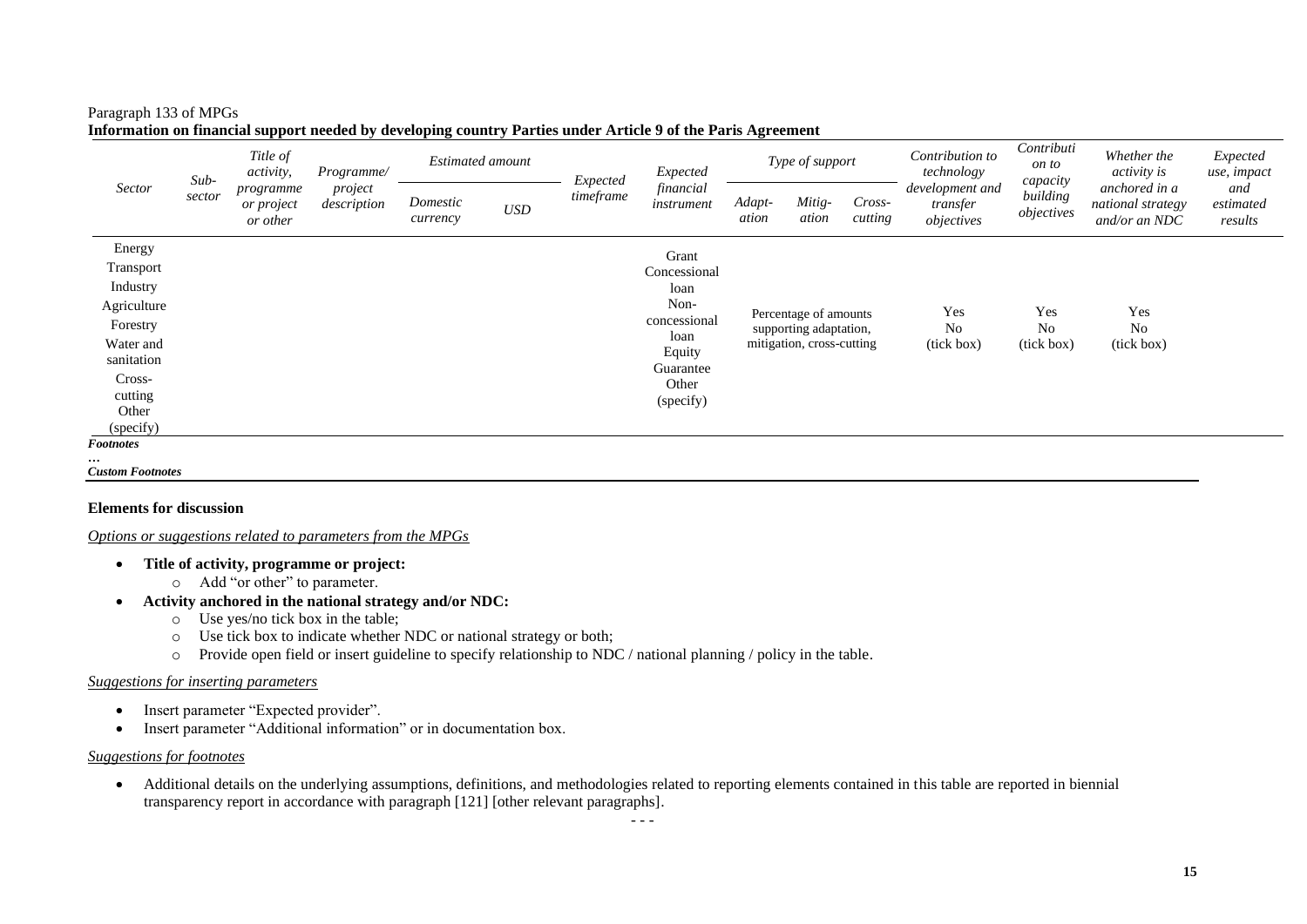#### Paragraph 134 of MPGs

| $\ensuremath{\mathit{USD}}$<br>objectives<br>objectives<br>other<br>gation cutting<br>ation<br>currency<br>Energy<br>Grant<br>Transport<br>Concessional<br>loan<br>Industry<br>Planned<br>Multilateral<br>Non-<br>Agriculture<br>Percentage of amounts<br>concessional<br>Yes<br>Ongoing<br>Bilateral<br>Yes<br>Committed<br>supporting adaptation,<br>Forestry<br>Regional<br>N <sub>O</sub><br>Com-<br>loan<br>N <sub>O</sub><br>Received<br>mitigation, cross-<br>Equity<br>pleted<br>Other<br>Water and<br>cutting<br>(specify)<br>Guarantee<br>sanitation<br>Other<br>Cross-cutting<br>(specify)<br>Other<br>(specify) | Title of<br><i>activity,</i><br>programme,<br>project or | Programme/<br>project<br>description | Channel | Recipient<br>entity | mentin<br>g entity | Imple- Amount received | Time-<br>frame | Financial<br>instrument | <b>Status</b> |        | Type of support |        | <b>Sector</b> | $Sub-$<br>sector | Contribution<br>to technology<br>development<br>and transfer | Contrib-<br>ution to<br>capacity<br>building | activity | Status of Use, impact and<br>estimated results |
|-----------------------------------------------------------------------------------------------------------------------------------------------------------------------------------------------------------------------------------------------------------------------------------------------------------------------------------------------------------------------------------------------------------------------------------------------------------------------------------------------------------------------------------------------------------------------------------------------------------------------------|----------------------------------------------------------|--------------------------------------|---------|---------------------|--------------------|------------------------|----------------|-------------------------|---------------|--------|-----------------|--------|---------------|------------------|--------------------------------------------------------------|----------------------------------------------|----------|------------------------------------------------|
|                                                                                                                                                                                                                                                                                                                                                                                                                                                                                                                                                                                                                             |                                                          |                                      |         |                     |                    | Domestic               |                |                         |               | Adapt- | Miti-           | Cross- |               |                  |                                                              |                                              |          |                                                |
|                                                                                                                                                                                                                                                                                                                                                                                                                                                                                                                                                                                                                             |                                                          |                                      |         |                     |                    |                        |                |                         |               |        |                 |        |               |                  |                                                              |                                              |          |                                                |

#### **Information on financial support received by developing country Parties under Article 9 of the Paris Agreement**

*… Custom Footnotes*

# **Elements for discussion**

*Options or suggestions related to parameters from the MPGs*

- **Title of activity, programme or project:**
	- o Add "or other" to parameter.
- **Channel:** 
	- o Use the standardized list of options as in support provided and mobilized tables to ensure consistency;
	- o If options are to be listed, add private and philanthropic to list of options;
	- o Develop separate tables for reporting on finance received through bilateral, regional and other channels, and multilateral channels or use one table.
- **Expected financial instrument:**
	- o Add insurance to list of options.

# *Suggestions for inserting parameters*

- Insert parameter "Provider".
- Insert parameter "Additional information" or in documentation box.
- Insert parameter "Whether the activity is anchored in a national strategy and/or an NDC".

# *Suggestions for footnotes*

• Additional details on the underlying assumptions, definitions, and methodologies related to reporting elements contained in this table are reported in biennial transparency report in accordance with paragraph [121] [other relevant paragraphs].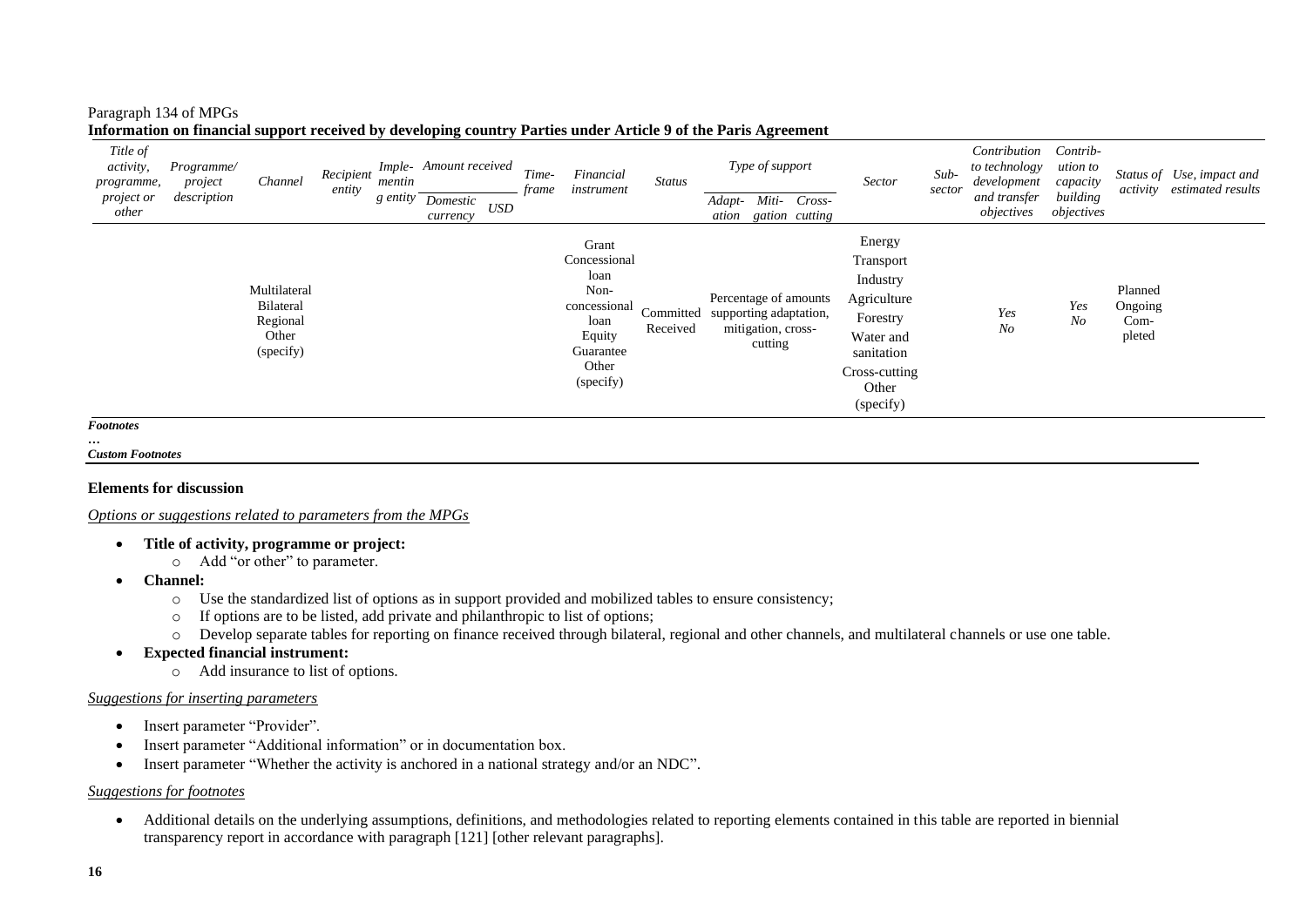# Paragraph 136 of MPGs

**Information on technology development and transfer support needed by developing country Parties under Article 10 of the Paris Agreement** 

| Sector                      | Subsector | Title of activity,<br>programme,<br>project or other | Programme/<br>project description | Type of support | Type of technology | Expected timeframe | Expected use, impact and estimated<br>results |
|-----------------------------|-----------|------------------------------------------------------|-----------------------------------|-----------------|--------------------|--------------------|-----------------------------------------------|
| Energy                      |           |                                                      |                                   |                 |                    |                    |                                               |
| Transport                   |           |                                                      |                                   |                 |                    |                    |                                               |
| Industry                    |           |                                                      |                                   |                 |                    |                    |                                               |
| Agriculture                 |           |                                                      |                                   | Mitigation      |                    |                    |                                               |
| Forestry                    |           |                                                      |                                   | Adaptation      |                    |                    |                                               |
| Water and                   |           |                                                      |                                   | Cross-cutting   |                    |                    |                                               |
| sanitation                  |           |                                                      |                                   |                 |                    |                    |                                               |
| Cross-cutting               |           |                                                      |                                   |                 |                    |                    |                                               |
| Other (specify)             |           |                                                      |                                   |                 |                    |                    |                                               |
| <b>Footnotes</b>            |           |                                                      |                                   |                 |                    |                    |                                               |
| <br><b>Custom Footnotes</b> |           |                                                      |                                   |                 |                    |                    |                                               |

#### **Elements for discussion**

*Options or suggestions related to parameters from the MPGs*

- **Title of activity, programme or project:**
	- o Add "or other" to parameter.
- **Type of technology:**
	- o Potentially using definitions from the TEC.

# *Suggestions for inserting parameters*

- Insert parameter "Sub-sector".
- Insert parameter "Expected Provider".
- Insert parameter "Additional information".

# *Suggestions for footnotes*

• Additional details on the underlying assumptions, definitions, and methodologies related to reporting elements contained in this table are reported in biennial transparency report in accordance with paragraph [121] [other relevant paragraphs].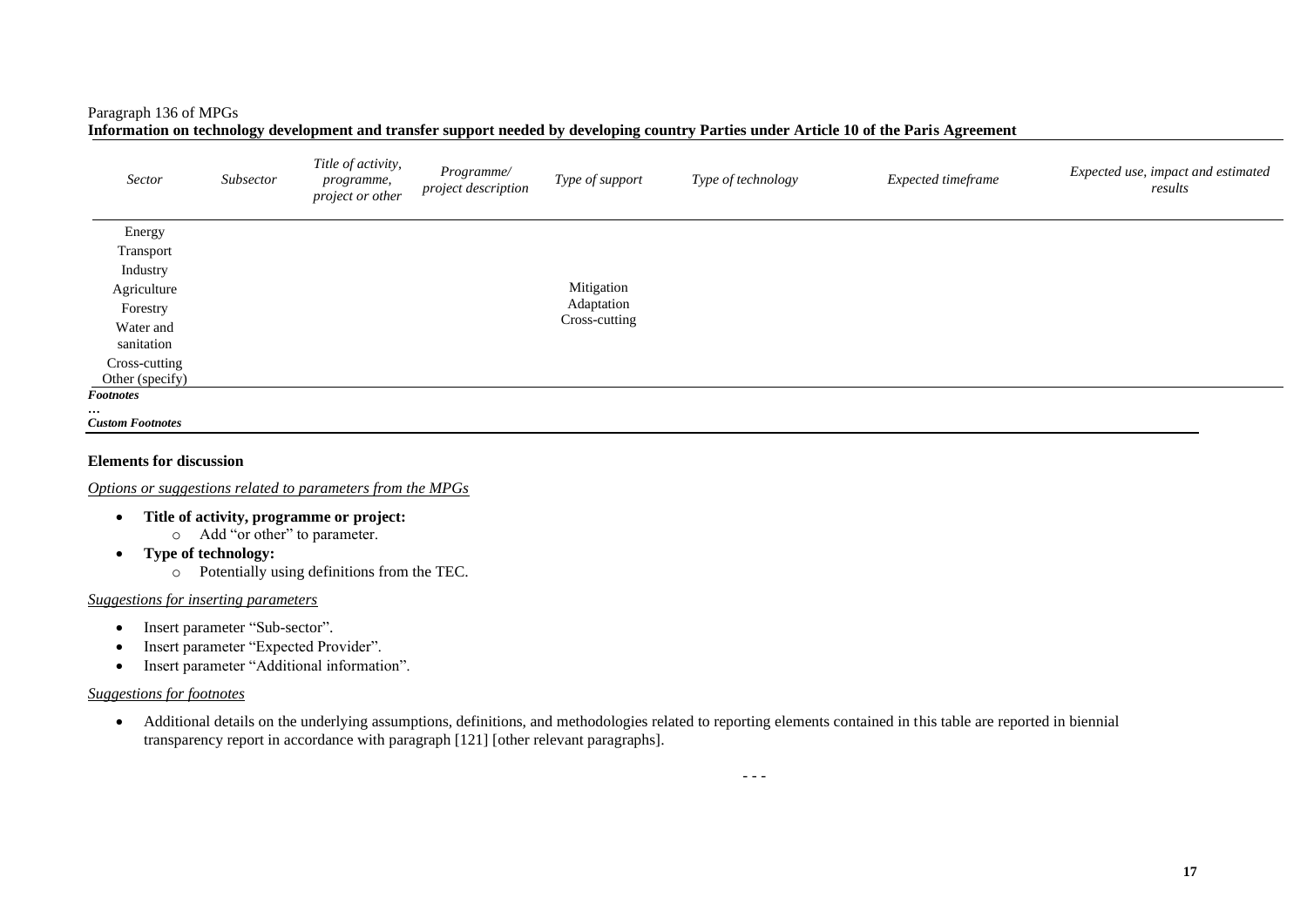#### Paragraph 138 of MPGs

| Title of<br><i>activity,</i><br>programme,<br><i>project or</i><br>other | Programme/<br>project<br>description | Type of<br>technology | Timeframe | Recipient<br>entity | Implementing<br>entity | Type of<br>support                        | Sector                                                                                                                 | Subsector | Status of activity              | Use, impact and estimated<br>results |
|--------------------------------------------------------------------------|--------------------------------------|-----------------------|-----------|---------------------|------------------------|-------------------------------------------|------------------------------------------------------------------------------------------------------------------------|-----------|---------------------------------|--------------------------------------|
|                                                                          |                                      |                       |           |                     |                        | Mitigation<br>Adaptation<br>Cross-cutting | Energy<br>Transport<br>Industry<br>Agriculture<br>Forestry<br>Water and sanitation<br>Cross-cutting<br>Other (specify) |           | Planned<br>Ongoing<br>Completed |                                      |
| <b>Footnotes</b>                                                         |                                      |                       |           |                     |                        |                                           |                                                                                                                        |           |                                 |                                      |

**Information on technology development and transfer support received by developing country Parties under Article 10 of the Paris Agreement** 

*…*

*Custom Footnotes*

#### **Elements for discussion**

#### *Options or suggestions related to parameters from the MPGs*

# • **Title of activity, programme or project:**

- o Add "or other" to parameter;
- o Integrate the standardized options "planned, ongoing or completed" into the parameter "Title of activity, programme or project" and remove parameter for status of activity.
- **Type of technology:**
	- o Potentially using definitions from the TEC.

#### *Suggestions for inserting parameters*

- Insert parameter "Sub-sector";
- Insert parameter "Provider";
- Insert parameter "Additional information".

#### *Suggestions for footnotes*

• Additional details on the underlying assumptions, definitions, and methodologies related to reporting elements contained in this table are reported in biennial transparency report in accordance with paragraph [121] [other relevant paragraphs].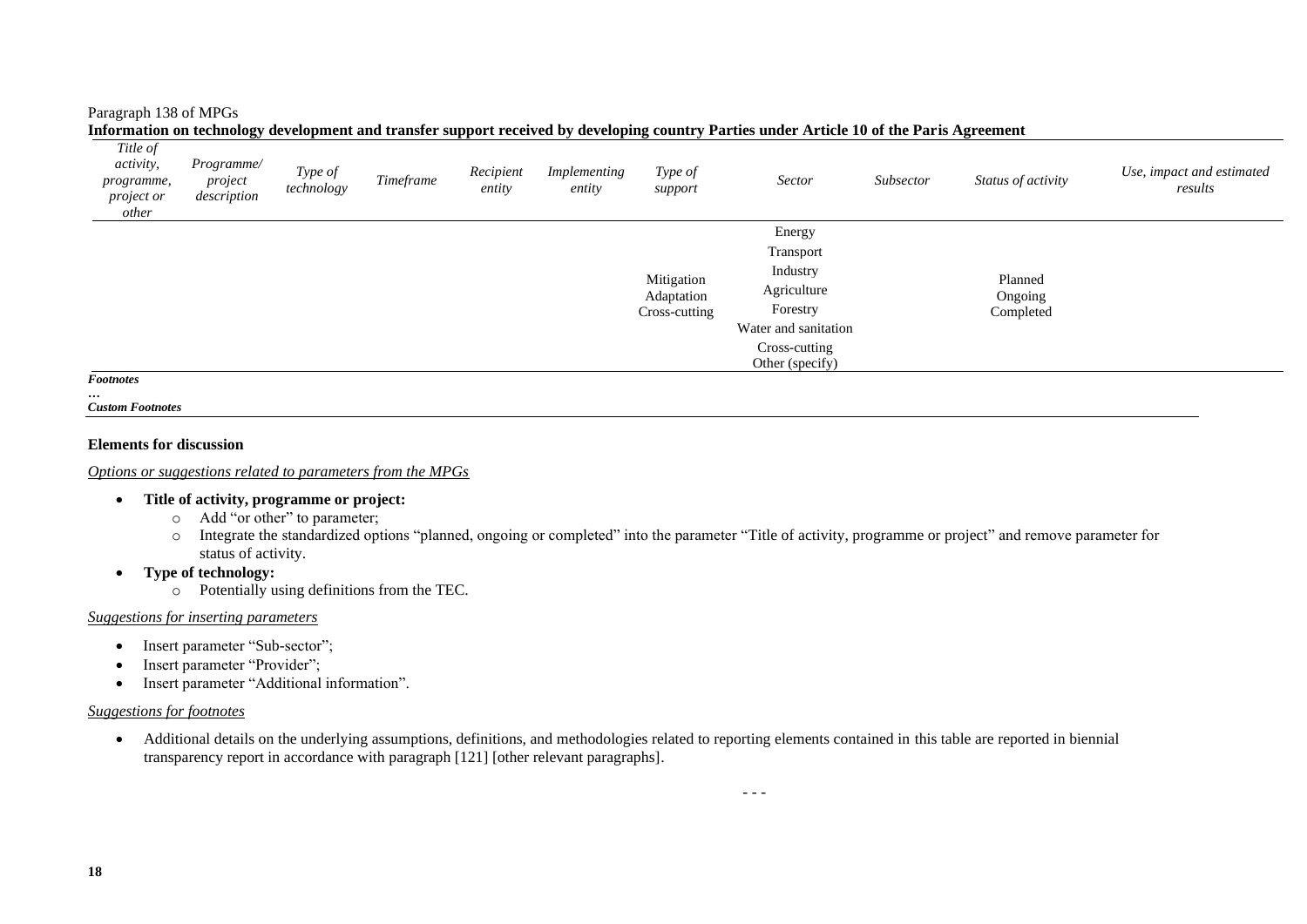# Paragraph 140 of MPGs

### **Information on capacity-building support needed by developing country Parties under Article 11 of the Paris Agreement**

| Title of activity,<br>programme, project or<br>other | Programme/project description | Type of support                           | Expected timeframe | Expected use, impact and estimated results |
|------------------------------------------------------|-------------------------------|-------------------------------------------|--------------------|--------------------------------------------|
|                                                      |                               | Mitigation<br>Adaptation<br>Cross-cutting |                    |                                            |
| <b>Footnotes</b>                                     |                               |                                           |                    |                                            |

#### *… Custom Footnotes*

#### **Elements for discussion**

#### *Options or suggestions related to parameters from the MPGs*

- **Title of activity, programme or project:**
	- o Add "or other" to parameter.

#### *Suggestions for inserting parameters*

- Insert parameters "Sector" and "Sub-sector"";
- Insert parameter "Expected provider":
- Insert parameter "Additional information";
- Insert parameter "Status" with input options "planned, ongoing, completed".
- Insert parameter "Type of capacity-building".

# *Suggestions for footnotes*

• Additional details on the underlying assumptions, definitions, and methodologies related to reporting elements contained in this table are reported in biennial transparency report in accordance with paragraph [121] [other relevant paragraphs].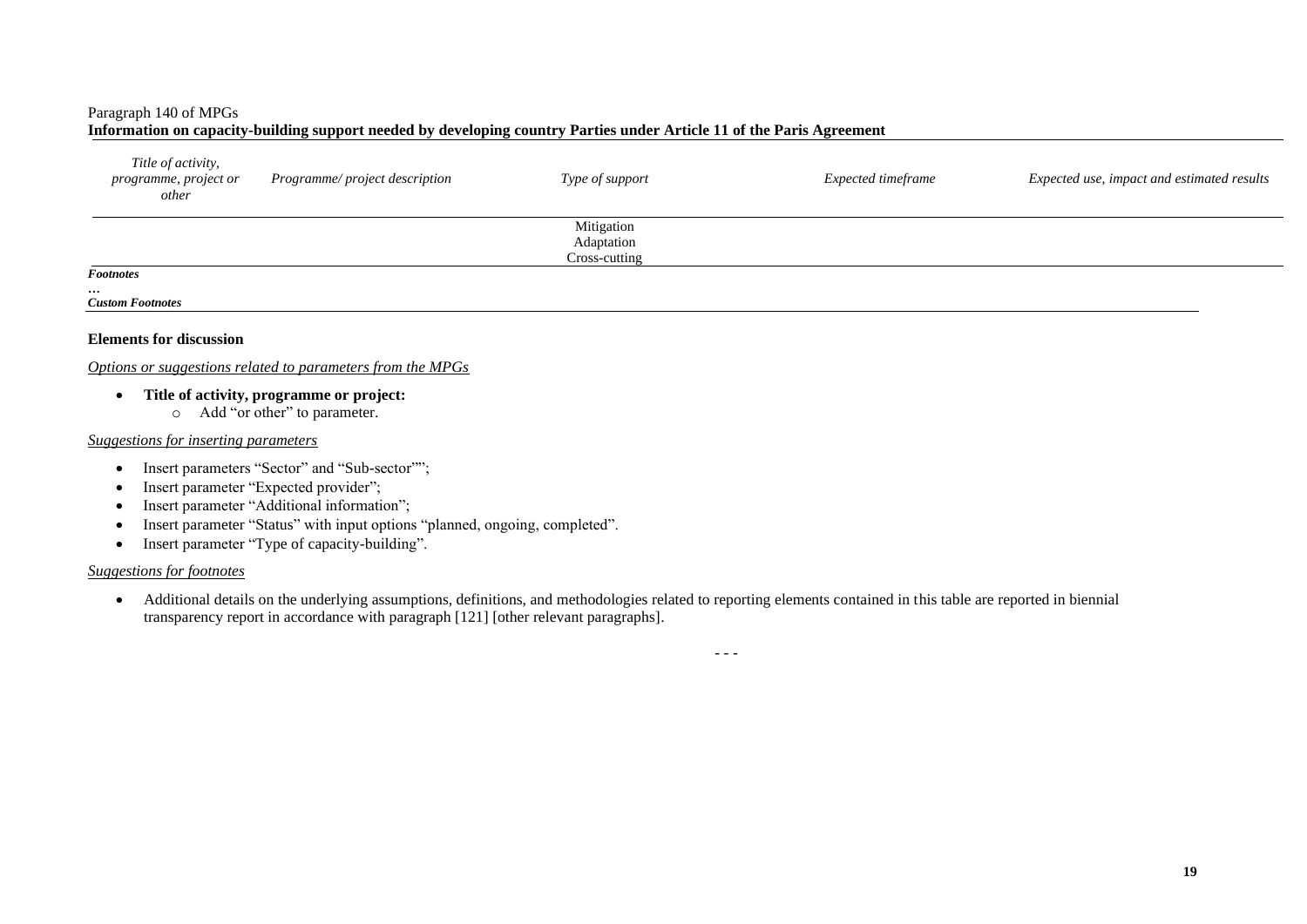#### Paragraph 142 of MPGs

### **Information on capacity-building support received by developing country Parties under Article 11 of the Paris Agreement**

| Title of activity,<br><i>programme,</i><br><i>project or other</i> | Programme/<br>project<br>description | Timeframe | Recipient entity | Implementing<br>entity | Type of support                           | Status of activity              | Use, impact and estimated<br>results |
|--------------------------------------------------------------------|--------------------------------------|-----------|------------------|------------------------|-------------------------------------------|---------------------------------|--------------------------------------|
|                                                                    |                                      |           |                  |                        | Mitigation<br>Adaptation<br>Cross-cutting | Planned<br>Ongoing<br>Completed |                                      |
|                                                                    |                                      |           |                  |                        |                                           |                                 |                                      |

#### *Footnotes*

#### *… Custom Footnotes*

#### **Elements for discussion**

#### *Options or suggestions related to parameters from the MPGs*

#### • **Title of activity, programme or project:**

- o Add "or other" to parameter;
- o Integrate the standardized options "planned, ongoing or completed" into the parameter "Title of activity, programme or project" and remove parameter for status of activity.

# *Suggestions for inserting parameters*

- Insert parameters "Sector" and "Sub-sector";
- Insert parameter "Provider";
- Insert parameter "Additional information";
- Insert parameter "Type of capacity-building".

#### *Suggestions for footnotes*

o Additional details on the underlying assumptions, definitions, and methodologies related to reporting elements contained in this table are reported in biennial transparency report in accordance with paragraph [121] [other relevant paragraphs].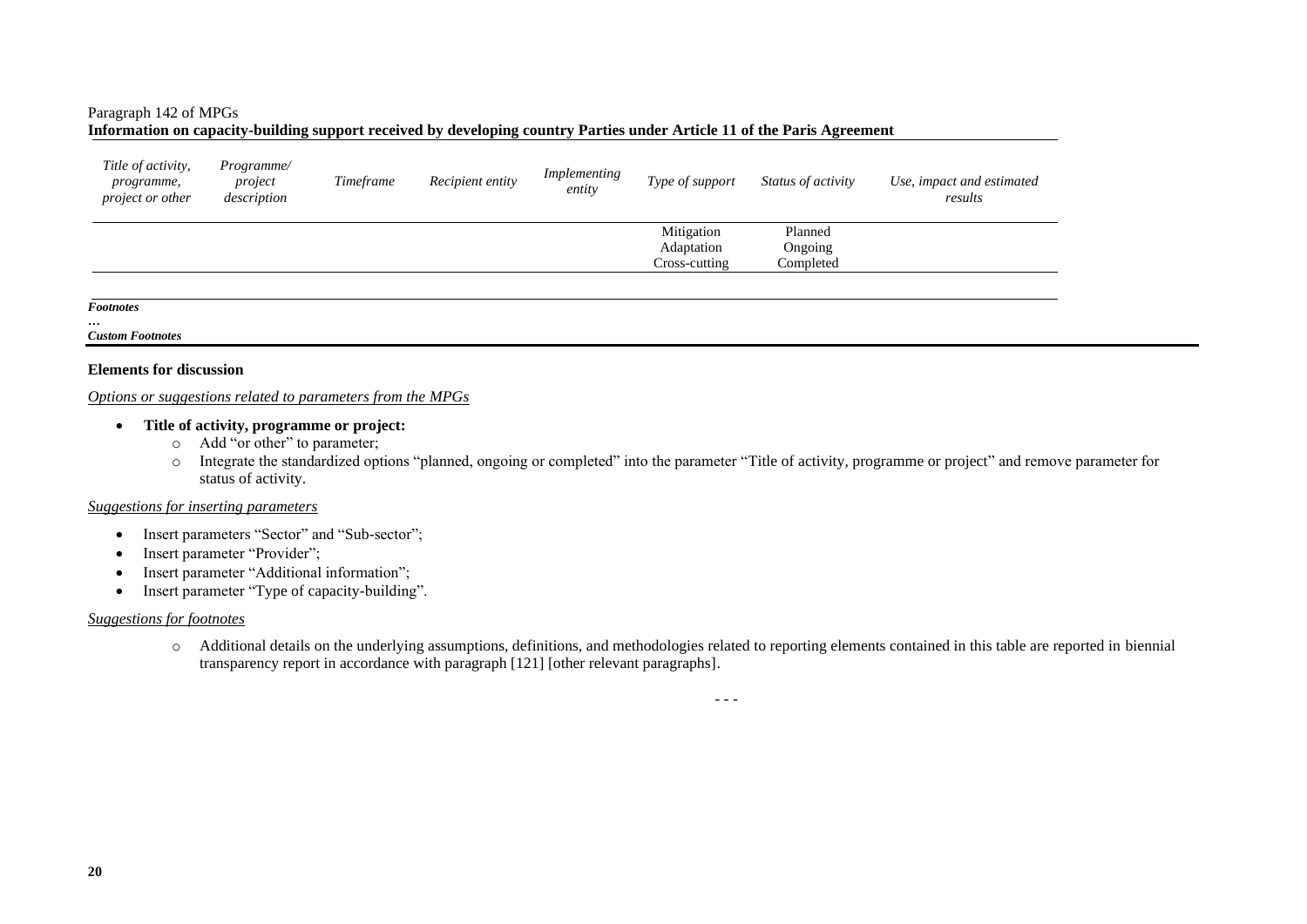#### Paragraph 144 of MPGs

#### **Information on support needed by developing country Parties for the implementation of Article 13 of the Paris Agreement and transparency-related activities, including for transparency-related capacity-building**

| Title of activity,<br>programme, project<br>or other    | Objectives and | Expected  | Recipient entity | Channel                                                         | Amount            |            | Status of activity              | Expected use, impact and<br>estimated results |
|---------------------------------------------------------|----------------|-----------|------------------|-----------------------------------------------------------------|-------------------|------------|---------------------------------|-----------------------------------------------|
|                                                         | description    | Timeframe |                  |                                                                 | Domestic currency | <b>USD</b> |                                 |                                               |
|                                                         |                |           |                  | Multilateral<br><b>Bilateral</b><br>Regional<br>Other (specify) |                   |            | Planned<br>Ongoing<br>Completed |                                               |
| <b>Footnotes</b><br>$\cdots$<br><b>Custom Footnotes</b> |                |           |                  |                                                                 |                   |            |                                 |                                               |

#### **Information on support received by developing country Parties for the implementation of Article 13 of the Paris Agreement and transparency-related activities, including for transparency-related capacity-building**

| Title of activity,<br>programme, project | Objectives and | Timeframe | Recipient entity | Channel                                                         | Amount            |     | Status of activity              | Use, impact and   |
|------------------------------------------|----------------|-----------|------------------|-----------------------------------------------------------------|-------------------|-----|---------------------------------|-------------------|
| or other                                 | description    |           |                  |                                                                 | Domestic currency | USD |                                 | estimated results |
|                                          |                |           |                  | Multilateral<br><b>Bilateral</b><br>Regional<br>Other (specify) |                   |     | Planned<br>Ongoing<br>Completed |                   |
| <b>Footnotes</b>                         |                |           |                  |                                                                 |                   |     |                                 |                   |

*Custom Footnotes*

*…*

#### **Elements for discussion**

*Options or suggestions related to parameters from the MPGs*

- **Title of activity, programme or project:**
	- o Add "or other" to parameter.
- **Channel:**
	- o Use the standardized list of options as in support provided and mobilized tables to ensure consistency.
- **Accommodation of both supports needed and received in the table:**
	- o 1 table, including 2 sub-headings for support needed and support received;
	- o 2 tables: support needed, and support received;
	- o 5 tables: support received for BTR, support needed and received for future reporting, support needed and received for reporting-related capacitybuilding/national reporting infrastructure development.